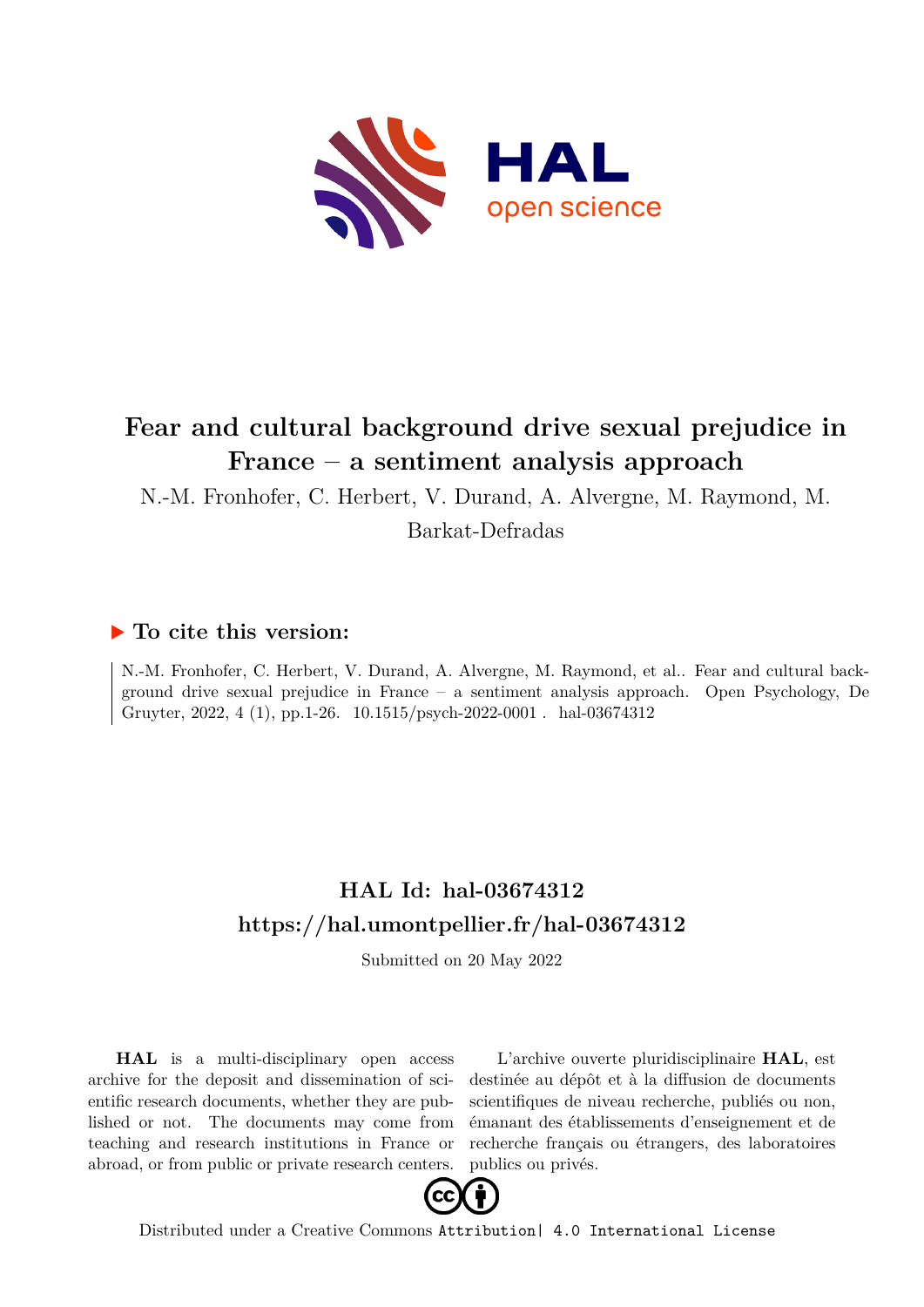### **Research Article**

# N.-M. Fronhofer\*, C. Herbert, V. Durand, A. Alvergne, M. Raymond, M. Barkat-Defradas **Fear and cultural background drive sexual prejudice in France – a sentiment analysis approach**

https://doi.org/10.1515/psych-2022-0001 received July 4, 2021; accepted January 20, 2022.

**Abstract:** Sexual prejudice and its negative consequences remain major issues in Western societies, and numerous studies have tried to pinpoint its sociocultural underpinnings. However, most research has operationalized sexual prejudice via self-report measures or via implicit association tests (IATs), although it surfaces in language use and can be traced in spontaneous speech.

Here, we report results from an experimental study investigating sexual prejudice in a corpus of spontaneous speech samples. Specifically, we tested in a context-sensitive sentiment analysis approach which attitudes (negative vs. positive) and emotions (*joy, sadness, anger, fear, disgust*) were voiced by the participants in response to picture prompts displaying homosexual couples. We also considered the sociocultural basis of prejudicial attitudes, in particular the effects of the participants' cultural background (France vs. Maghreb), age and gender. We find strong effects of cultural background and gender both on the frequency of negative vs. positive attitudes expressed, and on discrete emotion categories, namely that male Maghrebian participants were more negative and conveyed more *fear*. The results are discussed in the context of current diversity approaches in France and their implications for potential prejudice regulation strategies. We further discuss in how far our context-sensitive sentiment analysis approach advances research on sexual prejudice.

**Keywords:** sexual prejudice; homonegativity; France.

Sexual prejudice (Herek, 2000; 2004) is increasingly common in Western societies and throughout the world, despite the fact that discrimination on the basis of perceived sexual orientation is considered wrong. Moreover, an increasing number of anti-discrimination laws have been adopted in many, but not all Western societies (cf. ILGA Europe 2021 or Eurobarometer 2019, which show that acceptance of LGBTI rights is very low in countries such as Hungary, 48% or Slovakia, 31%), in order to protect members of the LGBTI (lesbian, gay, bisexual, transgender, or intersex) community (Mendos et al., 2020; Equality & Human Right Commission, 2020). However, the consequences of sexual prejudice are severe. The explicit disclosure (e.g., in job applications) or implicit perception of sexual orientation (e.g., via vocal or facial cues) can lead to various forms of discrimination: it can limit job opportunities (Ahmed, Andersson, & Hammarstedt, 2013; Fasoli, Maass, Paladino & Sulpizio, 2017; Gowen & Britt, 2006; Rule & Alaei, 2016; Tilcsik, 2011) and may impact adoption success (Fasoli & Maass, 2020); sexual prejudice can lead to discrimination in teaching contexts (Taylor & Raadt, 2020) and may lead to an overall diminished quality of life and well-being (Blashill & Powlishta, 2009; Jackson, Hackett, Grabovac, Smith, & Steptoe, 2019; Lehavot & Lambert, 2007; Miller, 2018).

Therefore, we are in need of explaining its underlying motivations more than ever before. Previous research has provided multiple explanations for sexual prejudice. It might be, for example, motivated by previous unpleasant

**<sup>\*</sup>Corresponding author: N.-M. Fronhofer,** ISEM, University of Montpellier, CNRS, EPHE, IRD, 34095 Montpellier, France; Department of Applied Emotion and Motivation Psychology, Institute of Psychology and Education, Ulm University, 89081 Ulm, Germany, E-mail: n.fronhofer@gmail.com **C. Herbert,** Department of Applied Emotion and Motivation Psychology, Institute of Psychology and Education, Ulm University, 89081 Ulm, Germany

**V. Durand, A. Alvergne, M. Raymond, M. Barkat-Defradas,** ISEM, University of Montpellier, CNRS, EPHE, IRD, 34095 Montpellier, France **A. Alvergne,** School of Anthropology and Museum Ethnography, University of Oxford, Oxford OX2 6PE, United Kingdom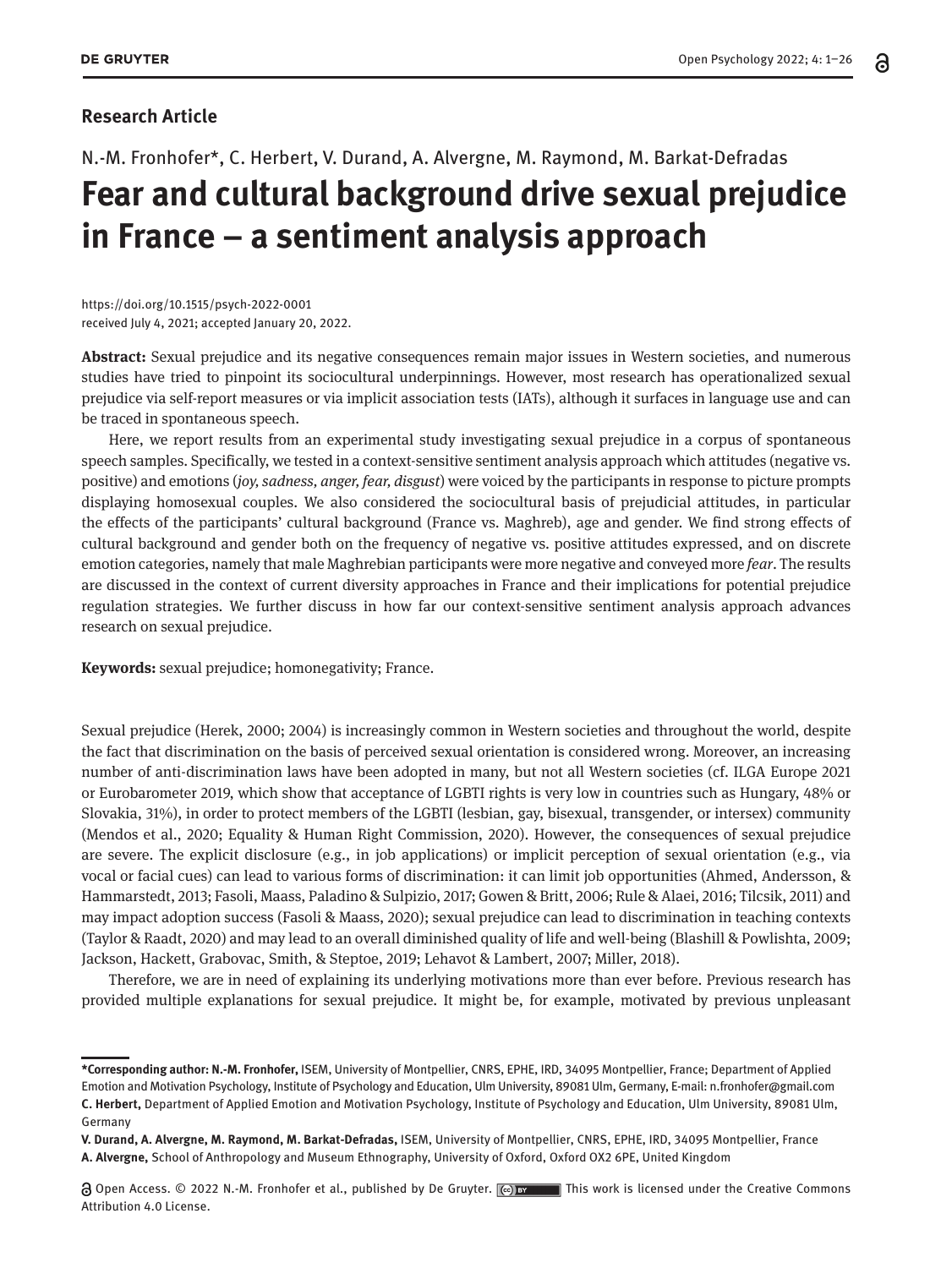interactions with individuals happening to be gay individuals, i.e. negative interactions, which are subsequently overgeneralized and applied to all gay individuals (Herek, 2004). Or, sexual prejudice and sexual orientation discrimination have been explained by a mismatch between heterosexuals' norms and values, both on an individual level and a group level, and those of the gay community (van Leeuwen, Miton, Firat & Boyer, 2016). And finally, gay individuals might be perceived as a threat to hegemonic masculinity by violating traditional gender roles (Blashill & Powlishta, 2009; Glick, Gangl, Gibb, Klumpner & Weinberg, 2007; Keiller, 2010; Lick & Johnson, 2015; Parrott, 2009). Importantly, the latter can be regarded as culturally shaped by heteronormative belief systems that value masculinity or femininity differentially (Herek, 1990; Valentova et al., 2011).

While previous research has mostly (with very few exceptions; e.g., Lemm, 2006; van Leeuwen et al., 2016) assessed sexual prejudice and its sociocultural basis via self-reports (i.e., via questionnaires that assess agreement to evaluative statements such as "Gay men/ lesbian women have all the rights they need"; Morrison & Morrison, 2002 or "Homosexuality can always/ never be justified"; Inglehart et al., 2014), we investigate sexual prejudice in a context-sensitive sentiment analysis approach that operationalizes sexual prejudice via language. In particular, we operationalize sexual prejudice via sentiments that surface in spontaneous speech that has been elicited in an authentic experiential setting. This allows us to access both explicit and implicit prejudicial attitudes and enables their appropriate contextualization. Moreover, we focus on identifying anti-gay attitudes and their sociocultural underpinnings in France. France is a multicultural society in which a large part of citizens has a recent migratory (Maghrebian, i.e. Algerian, Tunisian or Moroccan) background (INSEE, 2021), and is influenced by different belief systems. These culture-differential belief systems and accompanying stereotypes can constitute a challenge to multicultural societies (Lankester & Alexopoulous, 2020; Schiller et al., 2020; Verkuyten & Yogeeswaran, 2020). The sociocultural basis of sexual prejudice in France, however, has largely remained unexplored. Although homosexuality became more and more accepted in France in recent years (OECD, 2019:22, Fig. 1.6, 1981-2000 vs. 2001-2014) and the recognition of LGBTI rights has generally improved (Eurobarometer, 2015 vs. 2019), the situation in France remains alarming: SOS Homophobia's annual report, for instance, revealed an increase in the number of French hate crimes against members of the LGBTI community, which constitutes an increase for the forth consecutive year (Mendos et al., 2020).

The current study investigates, therefore, sexual prejudice in the sociocultural context of France via spontaneous speech. We consider in particular the effects of the social variables cultural background (France vs. Maghreb), age and gender on sexual stereotyping towards gay men vs. lesbian women. Specifically, we test in our context-sensitive sentiment analysis approach whether sexual prejudice surfacing in spontaneous speech in form of more negative or less positive attitudes and emotions, i.e. lexical items of positive or negative valence which can be categorized into discrete emotion categories (*joy*, *sadness, fear*, *anger*, *disgust*), towards male vs. female homosexuality/ gay men vs. lesbian women in France is motivated by these variables.

### **1 Heteronormative belief systems, gender roles and sexual prejudice**

In France and Maghreb, societies can be assumed to follow heteronormative belief systems. The latter, however, as well as linked gender norms of masculinity and femininity might differ and be differently endorsed across these countries (Al-Ghafari, 2002; Herek, 1990; Moussawi, 2011; Siraj, 2006; Valentova et al., 2011). Heteronormativity can be regarded as an institutionalized social force that proscribes appropriate and acceptable behaviours under the assumption that heterosexuality is normal (Habarth, 2015; Herek 2007; Kitzinger, 2014; Yep, 2003). Heteronormativity is closely related to gender role expectations, i.e. expectations of how men and women should behave, how they should express themselves or which interests they should have (Deaux & Kite, 1987; Whitley, 2001). Typically men are expected to be "masculine", i.e. strong and agentic, whereas expected "female" behaviours can be described as more passive and communal (Eagly & Mladinic, 1989). Gender role expectations include also expectations about relationships and sexual behaviours, i.e. heterosexual relationships and behaviours in heteronormative societies (Habarth, 2015; Kitzinger, 2005). Therefore, heteronormative men, who have internalized heteronormativity to a high degree and thus intertwine sex and gender, feel they must engage with women in order to conform to societal norms and to be or to appear sufficiently "masculine" (Herek, 1986; Kitzinger, 2005). A higher degree of endorsement of heteronormativity has been found to lead to an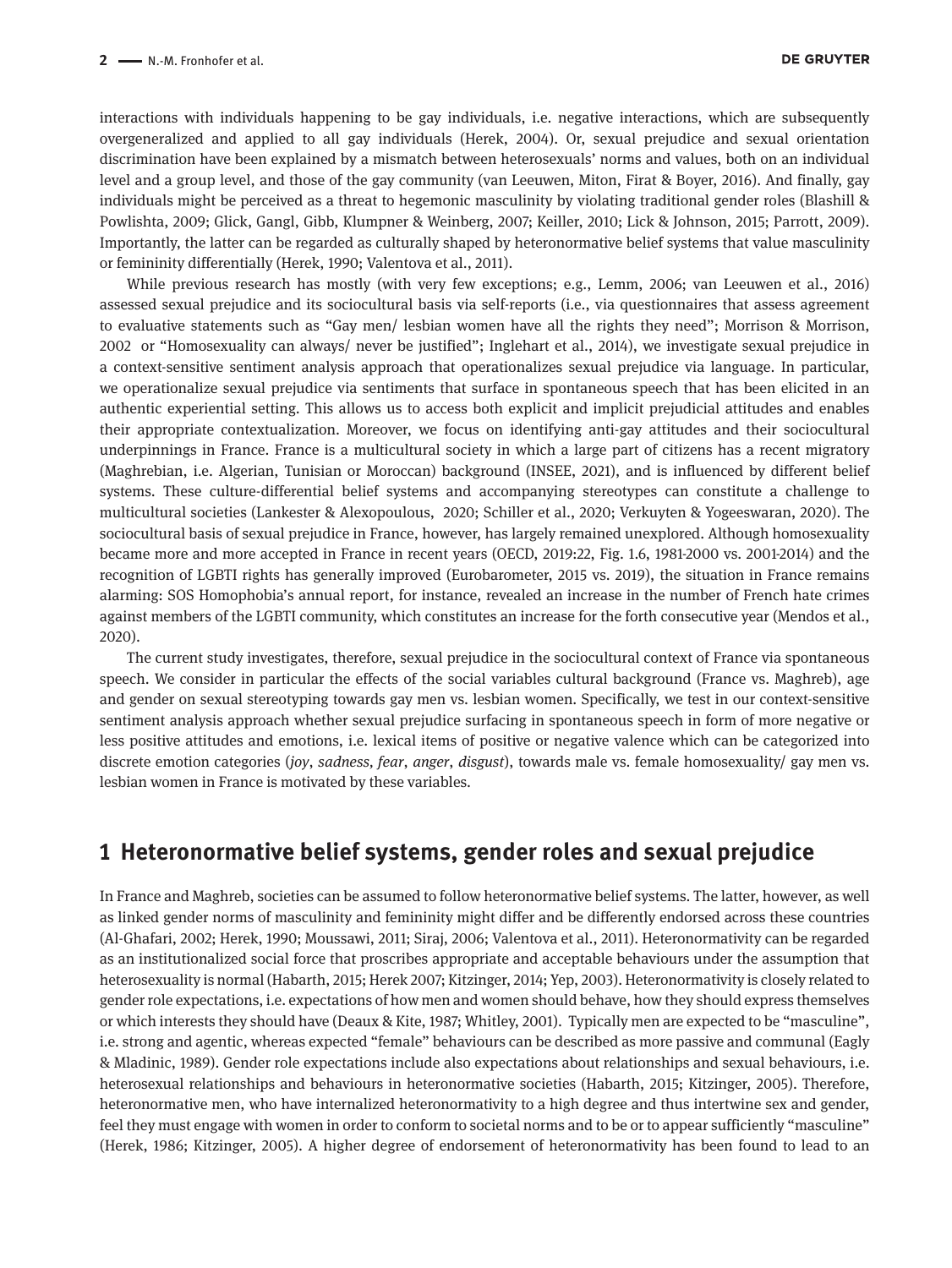increase in negative attitudes towards homosexuality (Nagoshi et al., 2019; Whitley & Ægisdóttir, 2000). In a system of social hierarchies, non-conformism with heteronormative ideals is associated with inferiority and lower status and leads to overall negative consequences (Deaux & Kite, 1987; Gordon & Meyer, 2007; Rudman & Fairchild, 2004), especially for men (Sirin, McCreary & Mahalik, 2004; Vandello, Bosson, Cohen, Burnaford, & Weaver, 2008). This is true because social hierarchies benefit the dominant who want to maintain their dominance (Herek 2016; Jost & Banaji, 1994; Pratto et al., 2006). If their dominance or masculine characteristics are threatened or perceived as threatened by non-conform behaviour (Herek, 1986; Kiss et al., 2018; Parrott, 2009; Parrott & Zeichner, 2008; Theodore & Basow, 2000; Whitley and Ægisdóttir, 2000), heteronormative ideology leads then to anti-gay attitudes or negative emotions (e.g., *disgust*; Ray & Parkhill, 2021). It sometimes leads even to avoidance behaviour (e.g., *fear*; Bosson et al., 2006; Bosson et al., 2011; Buck et al., 2013) in the observers (Nagoshi et al., 2019) who aim at differentiating oneself from the violator of heteronormativity (Bosson et al., 2011; Herek, 2016; Parrott, 2009; Parrott & Zeichner, 2008). Similarly, it has been shown in the frameworks of social identity theory and intergroup ideologies, and in particular in a series of studies on positive distinctiveness threat (Vieira de Figueiredo & Pereira, 2021), that heterosexuals, and in particular heterosexual men, strive to maintain a positive heterosexual identity that is distinct from homosexuals men's identity. This again explains why heterosexuals might feel uncomfortable with gay individuals and be highly motivated to differentiate themselves from them through sexual prejudice, discriminatory or aggressive behaviours (Vieira de Figueiredo & Pereira, 2021).

### **2 Sexual prejudice across cultural contexts**

Heteronormative belief systems and norms of masculinity and femininity are grounded in specific cultural contexts and might vary accordingly (Herek, 1990; Valentova et al. 2011). Recent large-scale and longitudinal studies into attitudes towards homosexuality suggest that sexual prejudice is culturally shaped (Inglehart et al., 2014; OECD, 2019) and varies across countries or nations. Apart from heteronormative belief systems further ideologies have been examined for their association with sexual prejudice such as the intergroup ideologies of colorblindness, multiculturalism and polyculturalism (e.g., Rosenthal, Levy & Moss, 2011). Colourblindness is conceptualized as the belief that group categories are superficial and irrelevant to understanding and getting to know others. However, instead of reducing prejudice (Ryan et al., 2007; Wolsko et al., 2000), colorblindness fails to sufficiently recognize the existence of prejudice, since colorblind people ignore the rich histories and cultures of less dominant groups, including gay individuals (Neville et al., 2000). Multiculturalism emphasizes, in contrast to colorblindness, the relevance of people's ethnicity. However, instead of making people more knowledgeable and appreciative of other groups' histories and customs (Ryan et al., 2007; Sleeter, 1991; Takaki, 1993; Wolsko et al., 2000), it has been, similar to colorblindness, found to increase stereotyping and prejudice against gay men and lesbian women. This was argued to be the case since multiculturalism focusses on learning about differences between social groups (Ryan et al., 2007, 2010; Wolsko et al., 2000; also see Bigler, 1999). Finally, only polyculturalism, which underscores the importance of interactions between different groups who mutually influenced each other over the course of time, has been found to be associated with lower sexual prejudice (Rosenthal, Levy & Moss, 2011). Moreover, it has been shown that people who endorse polyculturalism may be less inclined to hold onto all cultural traditions and be more willing to criticize elements of their culture that promote discrimination against some groups, such as gay men and lesbian women (Prashad 2001, 2003; Rosenthal, Levy & Moss, 2011).

## **3 Age and sexual prejudice**

Sexual stereotyping is most certainly not only varying across cultures, but also across different age groups. Sexual stereotyping is generally assumed to be higher in older populations, homosexuality being more accepted among the youth (OECD, 2019). This has been explained by an "ageing effect", i.e. the fact that people become less accepting towards homosexuality when they grow older. Recent studies, however, suggest a cohort effect whereby younger generations are more liberal, and therefore more conducive to greater acceptance of sexual minorities. The withincohort study by Andersen & Fetner (2008), for instance, analyses the tolerance of homosexuality in Canada and the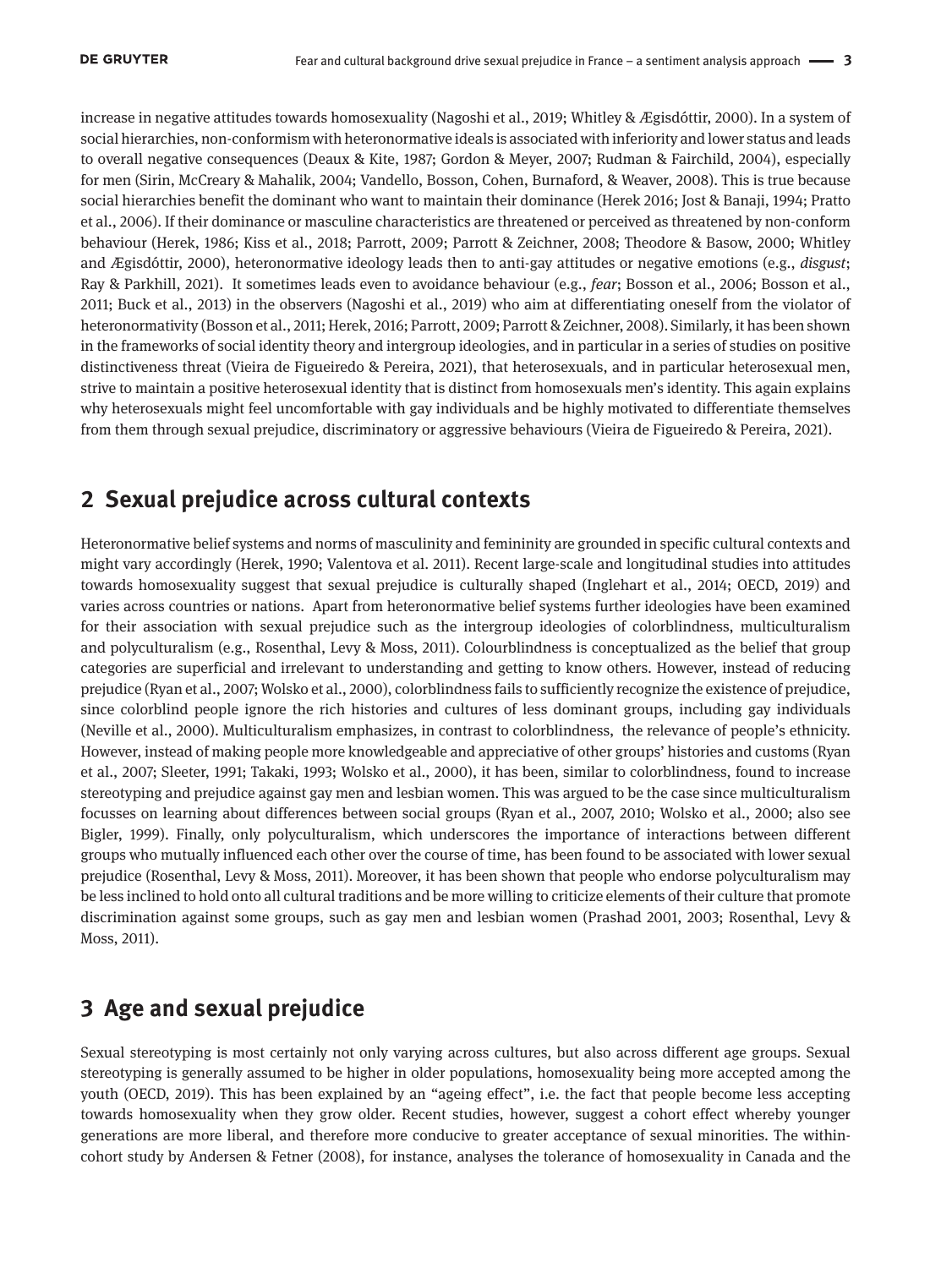United States, using a dataset from the World Values Survey (1981-2000). The study reveals younger cohorts as being typically the most tolerant; the researchers also find proof for improvements in acceptance of homosexuality over time within all cohorts, hereby refuting the age-stability hypothesis that claims that opinions on controversial social issues are formed by early adulthood, and change little with age.

By contrast, a recent study on anti-gay prejudice in Jamaica finds that especially young men (with lower income and less education) report more anti-gay behaviour than young women (Borras Guevara & West, 2020). Another study, conducted in non-Western populations, the three Asian cities Hanoi (Vietnam), Taipei (Taiwan) and Shanghai (China), identified mainly negative perceptions of homosexuality in young adults. Their homonegativity was explained by a lack of knowledge with respect to sexual and reproductive health as well as by traditional values influenced by Confucianism (Feng et al., 2012).

Overall, these results suggest that sexual stereotyping is less frequent in younger than older Westerners. However, this might not be true for non-Western countries due to different cultural belief systems where sexual prejudice is also high in younger populations. Additionally other factors such as socio-economic status or education might modulate the degree of homonegativity in younger age groups. If sexual prejudice in France is lower in younger people of French vs. Maghrebian background has not yet been sufficiently explored.

### **4 Gender and sexual prejudice**

Closely related to heteronormative belief systems that mainly refer to norms of masculinity is the finding that sexual prejudice is stronger in men. Studies consistently find that in Western societies, in the United States (Davies, 2004; Poteat & Anderson, 2012; Whitley, 2001, 2009) and in Europe (Ciocca et al., 2017; Lingiardi, Falanga, & D'Augelli, 2005; van den Akker, van der Ploeg, & Scheepers, 2013), for instance, men (vs. women) report more anti-gay attitudes. In a series of studies involving Brazilian participants, sexual prejudice as defensive reaction to ensure intergroup distinctiveness has also been found to be stronger in heterosexual men (vs. heterosexual women). Moreover, perceived distinctiveness mediated the relationship between gender and sexual prejudice in men (but not in women), and threats to intergroup distinctiveness have been identified to lead to more implicit prejudice in men (Vieira de Figueiredo & Pereira, 2021).

That men (vs. women) report more anti-gay attitudes is also supported by some cross-cultural investigations of sexual prejudice (Adamczyk & Pitt, 2009). However, if the association of sexual prejudice and gender varies as a function of culture remained largely unexplored. By contrast, some studies suggest that the finding of men being more negative towards homosexuality is not generalizable to non-Western societies (Feng et al., 2012; Proulx, 1997). Moreover, a recent large-scale investigation on attitudes towards gay men and lesbian women across overall 23 Western and non-Western countries suggests that the relationship between participant gender and sexual stereotyping is inconsistent in Western countries, but not in non-Western countries, where men (vs. women) hold more negative attitudes against gay men (Bettinsoli, Suppes & Napier, 2019). The impact of cultural belief systems and intergroup ideologies on sexual stereotyping in multicultural societies such as France has not yet been investigated.

### **5 Sexual prejudice toward gay men vs. lesbian women**

Due to hegemonic masculinity, men hold more negative attitudes towards gay individuals, but they are also more often victims of sexual stereotyping. At least in Italy and the United States attitudes towards gay men are more negative than towards lesbian women (Herek, 2002, Whitley, 2001; Pistella et al., 2018). Overall, men report more negative attitudes towards gay men (vs. lesbian women) than females, the latter not differentiating between the type of homosexuality (Herek, 2000a, 2002; LaMar & Kite, 1998, Span & Vidal, 2003; but Proulx, 1997). A recent study on male distinctiveness threat also showed that men exhibit more prejudice against gay men than against lesbian women, and that heterosexual men differentiate more between between heterosexual males and gay males than between heterosexual females and lesbian women (Vieira de Figueiredo & Pereira, 2021). Whether sexual prejudice in French citizens towards gay men (vs. lesbian women) is higher in men than women has not yet been investigated. Moreover, it remains largely unclear whether differences in sexual prejudice towards gay men vs. lesbian women hold cross-culturally, and in particular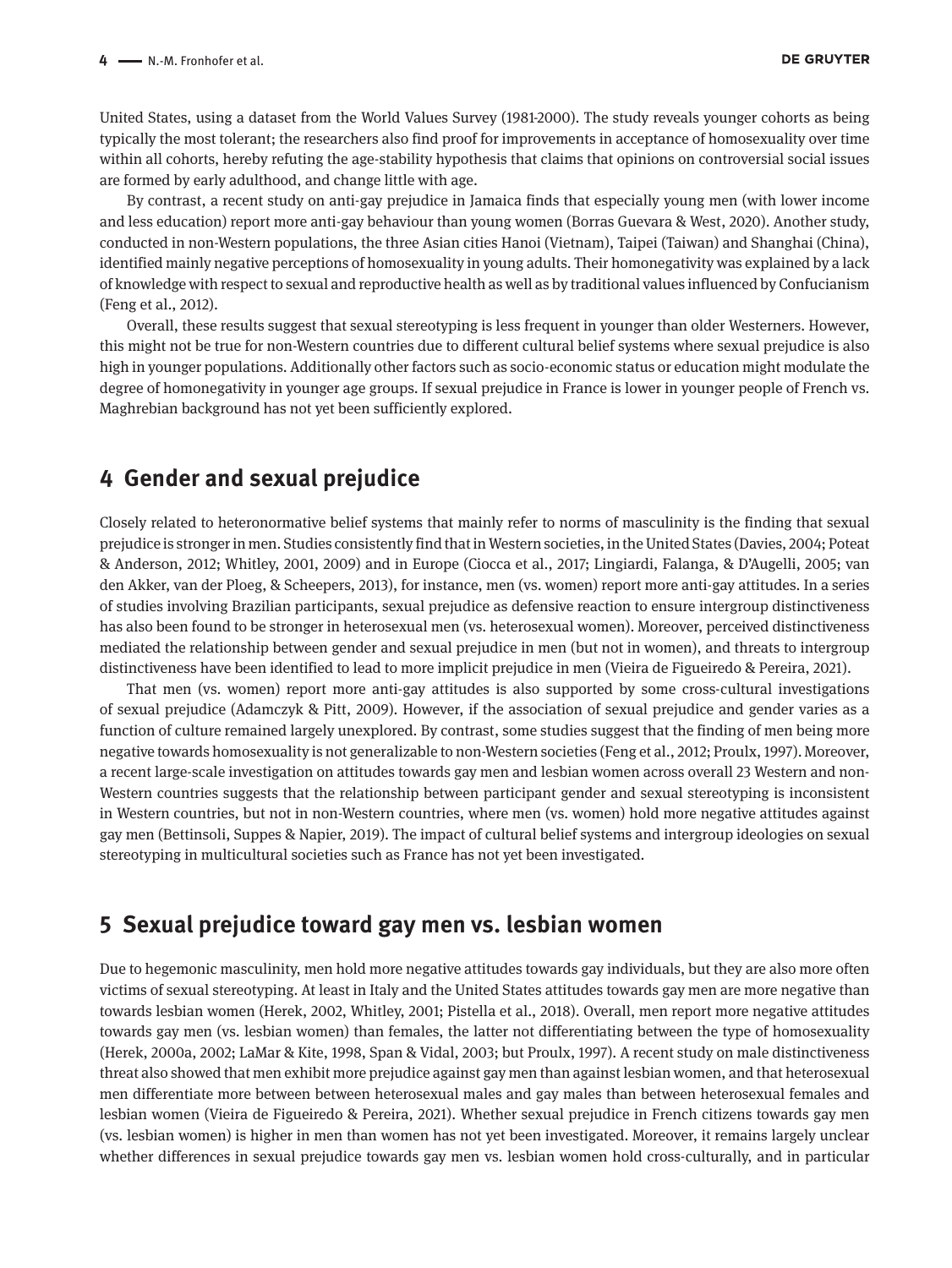across French citizens with French vs. Maghrebian cultural background. So far, investigations with a cross-cultural focus have mostly neglected to specify the type of homosexuality, the target items only asking respondents to report their views on "homosexuals" or "homosexuality" which is very likely understood as targeting male homosexuality (Herek, 2002; Kite & Whitley, 1998; but Bettinsoli, Suppes & Napier, 2019).

## **6 Previous approaches to sexual prejudice: Self-reports and implicit association tests (IATs)**

In previous research and the studies cited so far, sexual prejudice has mainly been operationalized via self-report measures, single-items and multi-item scales (e.g., Haddock et al., 1993, Herek, 2002b; Wilcox & Norrander, 2002), such as the Modern Homonegativity Scale (MHS; Morrison & Morrison, 2002) or the Attitudes towards Lesbians and Gay Men Scale (ATGL Scale; e.g., Cardenas & Barrientos, 2008). Such scales require respondents to indicate their agreement with several evaluative statements (e.g., "Gay men/ lesbian women have all the rights they need.") about homosexuality (e.g., Herek 1994, 2002a; Herek & McLemore, 2011) or to report their comfort or discomfort at meeting or interacting with a gay man or a lesbian woman in different social settings (e.g., Herek, 2009; Ricketts & Hudson 1998). Respondents holding prejudices are, however, often unwilling to express their prejudiced attitudes overtly, because they know those are generally not accepted. Moreover, respondents might be acting in settings where they are highly motivated to appearnon prejudiced (e.g., Morrison & Morrison, 2002; Rye & Meaney, 2010). In order to circumvent this "measurement challenge" (Herek & McLemore, 2013:313), researchers have developed on the one hand more suitable and less openly negative prejudice scales, and have, on the other hand, integrated implicit assessment methods involving physiological measures (e.g., startle response or accelerated heart rate; Mahaffey et al., 2005; Shields & Harriman, 1984) or implicit association tests (Implicit Association Test, IAT; e.g., Dasgupta & Rivera, 2006; Steffens, 2005), for instance. The latter involve language (and emotion words), but only in form of decontextualized word-pair associations.

### **7 The current research**

### **7.1 Sexual prejudice in spontaneous speech**

Despite the fact that prejudice is frequently expressed via language, for example in form of hate speech (e.g., DelVigna et al., 2017; Whillock & Slayden, 1995), slurs (e.g., Croom, 2011; Felmlee et al., 2020) or disparaging (humorous) remarks (e.g., Thomas et al., 2020), and despite the fact that language clearly has the potential to offend (Stollznow, 2020), spontaneous speech has seldom been used in order to operationalize sexual prejudice (but cf. IAT studies; e.g., Steffens, 2005 or van Leeuwen et al., 2016). However, operationalizing prejudice via language, and in particular spontaneous speech, bears several advantages. First of all, by investigating spontaneous speech we get more openly access to prejudicial attitudes. Moreover, both explicit and implicit attitudes surface in spontaneous speech samples which additionally, and in contrast to implicit association tests, enable the contextualization of those attitudes, i.e., we potentially learn more about motivations that might underlie sexual prejudice. And finally, we might be able to circumvent the measurement challenge, especially when we examine implicit sexual prejudice surfacing in spontaneous speech via picture prompts of same-sex couples displaying physical contact (e.g., Herek & McLemore, 2013; Lemm, 2006). Such experimental setting might also be more authentic than traditional self-report measures or manipulations, as we might frequently be exposed to similar prompts in everyday life.

### **7.2 Sexual prejudice and emotions**

As discussed above, heteronormative ideology can lead to sexual prejudice in form of anti-gay attitudes or negative emotions, sometimes even avoidance behaviour in the observers, aiming at differentiating oneself from the violator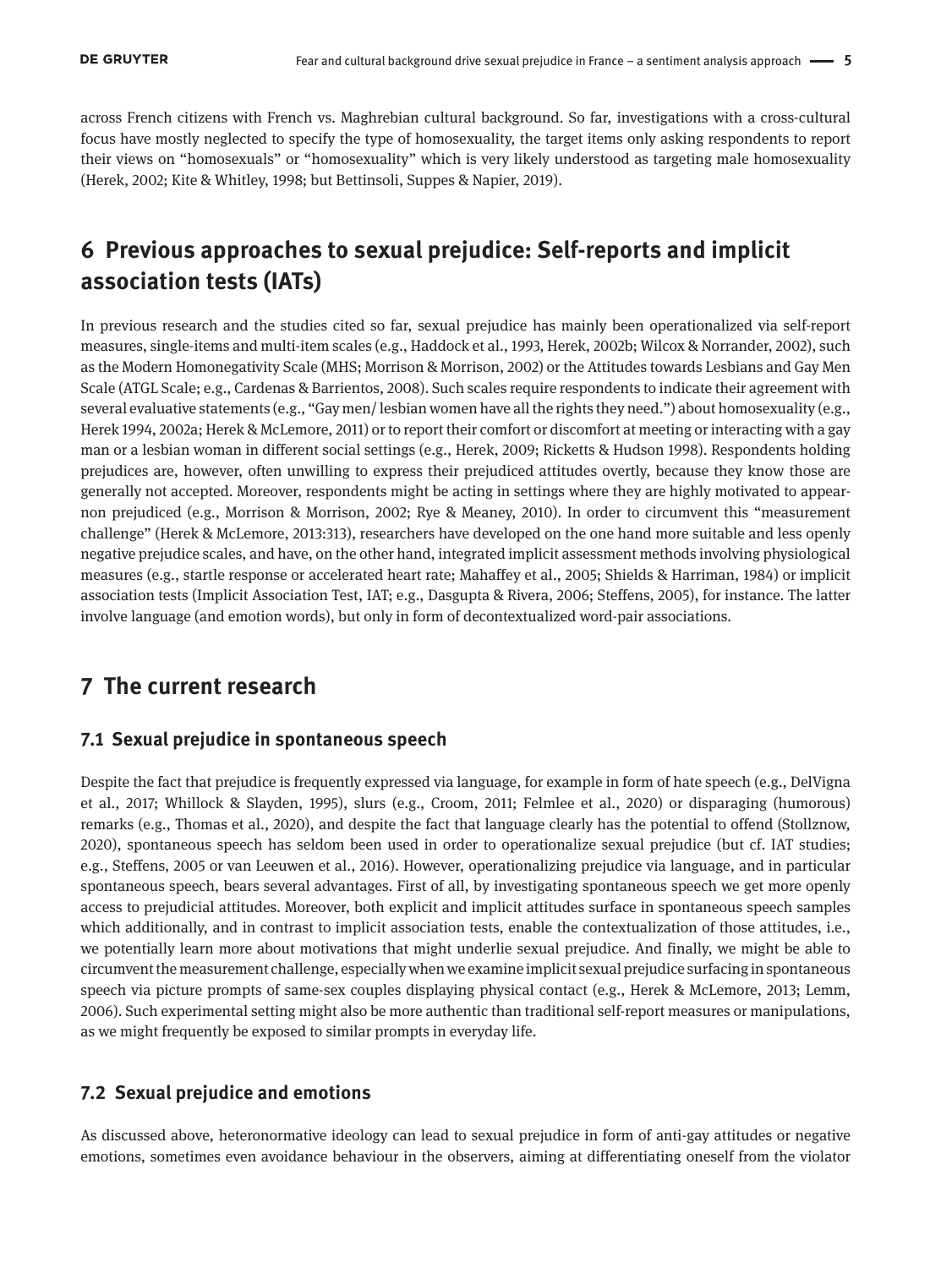of heteronormativity. In this context, emotions play an important role. They can be regarded as adaptive mechanisms that produce specific cognitive, physiological and behavioural responses to challenging, i.e. (perceived as) threatening, environmental stimuli (Damasio, 1994; Schwarz & Clore, 1996), and are therefore crucial for intergroup relations. *Joy* (or *happiness*), for instance, can point at satisfaction, *sadness* can signal personal loss and the need for caution (Bodenhausen et al., 1994). *Anger* has been found to signal the need for approach and rapid action, and has been discussed in the context of aggressive homophobia (van Leeuwen et al., 2016). *Fear* has been investigated as anxiety and avoidance response to imagined, anticipated, and actual contact with a lesbian or gay individual (Buck et al., 2013)*. Disgust* has been found to be an emotional response to contagious, offensive, distasteful, or unpleasant environmental stimuli and has lately been investigated in the context of intergroup relations, in particular as heterosexual men's response to gay men (Ray & Parkhill, 2021). Therefore, we investigate sexual prejudice (and its sociocultural basis in France) in particular via positive and negative sentiments and discrete emotion categories towards homosexuality/ gay men vs. lesbian women that surface in spontaneous speech, and can be considered as linguistic indicators of the cognitive, physiological and behavioural responses discussed above. The latter can be regarded to be triggered by the picture prompts in our experimental set-up which are perceived by the participants as more or less challenging and threatening environmental stimuli.

### **7.3 Sexual prejudice and sentiment analysis**

In order to analyse the sentiments and discrete emotions that surface in the experimentally elicited, spontaneous speech samples, we employ sentiment analysis techniques. Sentiment analysis is the automatic determination of emotion in text, comprising valence (i.e., positivity, negativity or neutrality), emotions (e.g., *anger, joy, disgust*), and other affectual states, using computer algorithms (Mohammad, 2021). More generally, sentiment analysis can determine one's attitude towards a particular target or topic, i.e. one's evaluative judgment (positive/ negative), one's affectual attitude (e.g., *frustration, anger,* etc.) or one's emotional state (Mohammad, 2021). Sentiment analysis is specially suited in order to explore our data and in particular sexual prejudice and its sociocultural basis in France. It has been successfully applied before in studies aiming at a better understanding of social groups which focussed, for instance, on differences in emotions in language used by different social groups or on differences in language mentioning people from diverse backgrounds (Grijalva et al., 2014; Mohammad & Yang, 2011; Montero, Munezero, & Kakkonen, 2014).

However, sentiment analysis comes with some challenges. The most important challenge is that language in use is complex and subtle, i.e. the meaning of a sentence or text (utterance meaning or pragmatic meaning) is not just simply the sum of the meanings of its parts (word or lexical meaning; Mohammad, 2021). Moreover, language can be used creatively and in non-standard ways (Mohammad, 2021). To provide one specific example from our dataset, *homosexuality* or *homosexual* is not simply a negative lexical item, as is assumed by default in common affect lexicons, but can be positively or negatively construed in context (e.g., *homosexuals as friends*), or lexical items might be modified, i.e. negated, amplified or intensified (e.g., *I am not disgusted/ very disgusted*). These challenges can, however, be met by using algorithms that have been trained on a sufficiently large and high-quality dataset, or by manual analyses. While automatic analyses are error prone, manual analyses are costly and time-consuming (Abdaoui, Azé & Bringay, 2017). Another challenge to the analysis of the French dataset is that work on sentiment analysis in languages other than English are rare, and therefore, less accurate (Abdaoui, Azé & Bringay, 2017). However recently, there has been an increasing interest in French sentiment analysis and efforts to leverage the resources available in English for sentiment analysis in French and other resource-poor languages (Kooli & Pigneul, 2018; Paroubek et al., 2018; Tapi Nzali et al., 2017).

In our approach, we combine automatic with context-sensitive manual analyses, and therefore, resolve the challenges outlined above. Moreover, our analysis yields a French affect lexicon on 'homosexuality' that might be applied or extended to future research.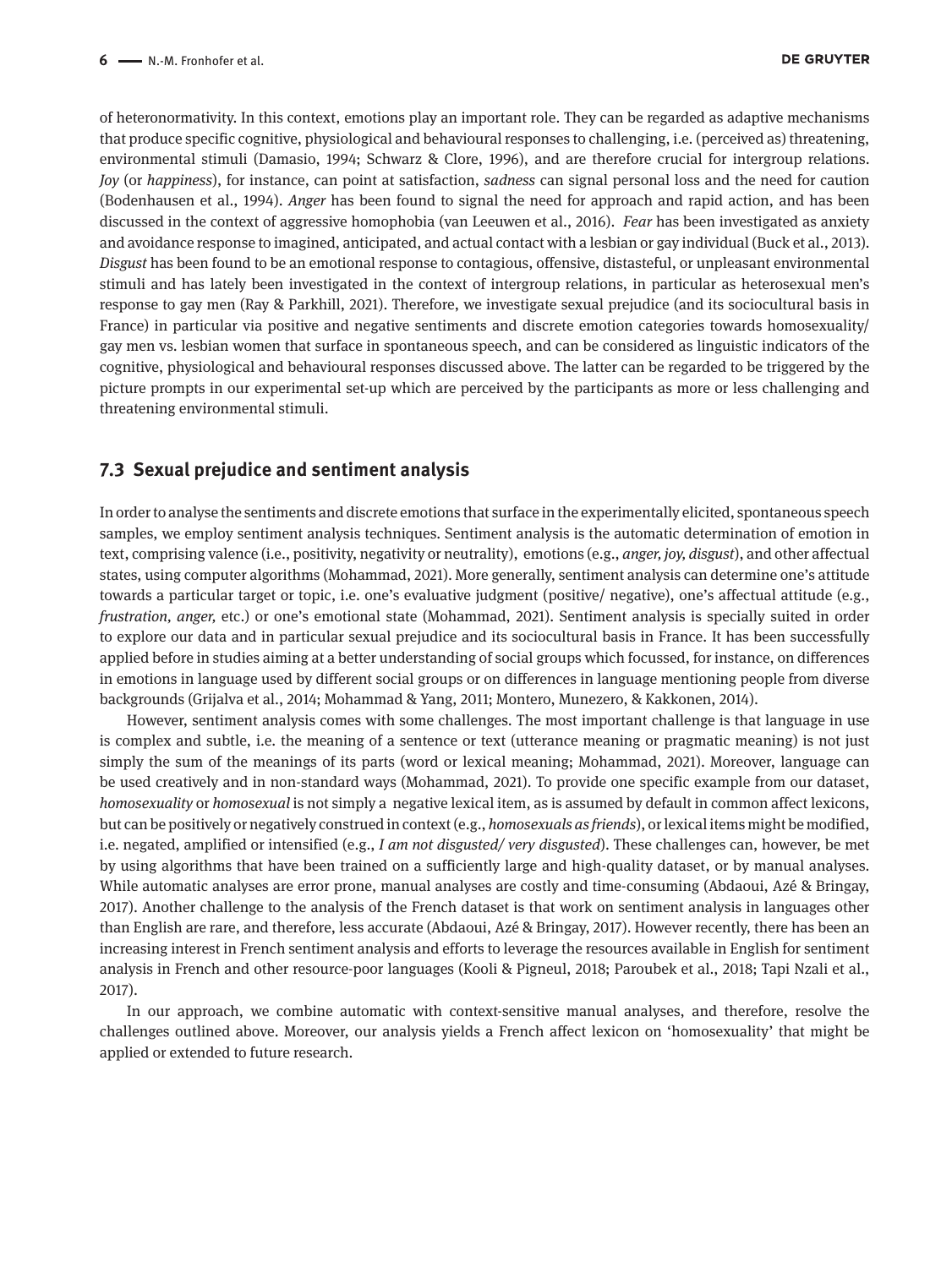### **7.4 The present study**

Using a corpus of experimentally elicited, spontaneous speech samples by French participants of differing cultural background, age and gender, we investigate in a context-sensitive sentiment analysis approach the sociocultural underpinnings of sexual prejudice towards gay men vs. lesbian women. Specifically, we test whether sexual prejudice in France in form of positive vs. negative sentiments and emotions towards homosexuality/ gay men vs. lesbian women surfacing in spontaneous speech is dependent on the cultural background, on age, on the gender, and the type of homosexuality (male vs. female homosexuality). Hereby, we consider the surfacing sentiments and emotions to be linguistic indicators of cognitive, physiological and behavioural responses to challenging, i.e. (perceived as) threatening, environmental stimuli (i.e., the picture prompts). We also specifically differentiate between negative attitudes towards gay men vs. lesbian women, which has been largely neglected (but cf. Bettinsoli, Suppes & Napier, 2019) by questionnaire-based investigations which do not define the type of 'homosexuality'. Moreover, our experimental design targets attitudes towards homosexuality implicitly, via picture prompts, and avoids therefore to a certain degree that the participants are not straightforward.

### **7.5 Hypotheses**

Based on previous research outlined above, we hypothesize that French Maghrebians may hold more negative attitudes compared to French participants without Maghrebian background and use affect lexis associated with *anger*, *fear* or *disgust* (Hypothesis I) based on culture-differential belief systems, intergroup ideologies and accompanying stereotypes. Moreover, younger people should be less prejudiced towards gay men and lesbian women, therefore be more positive and use affect lexis associated with *joy* (Hypothesis II). Following heteronormative ideology and the related masculinity threat hypothesis and the male distinctiveness threat hypothesis, males should be more prone to sexual prejudice than females, therefore use more negative items and affect lexis conveying *anger*, *fear* or *disgust* (Hypothesis III), and finally male homosexuality should be less accepted than female homosexuality (Hypothesis IV), and therefore lead to more negative sentiments and conveyed *anger*, *fear* or *disgust*.

### **8 Methods**

### **8.1 Participants**

We recruited study participants by means of advertisements in the city of Montpellier, France. All participants gave written consent prior to the study and were given a financial compensation for their participation. In total, in the framework of a larger study on homosexuality and speech characteristics, 148 women and 181 men (N= 329) provided speech samples (Median  $(M)$  = 25, Interquartile Range (IQR) = 22-29) in response to several experimental tasks, and completed a questionnaire assessing their sexual orientation (i.e., they had to state whether they considered themselves as being homosexual, heterosexual, bisexual, or other), nationality, age, as well as country of birth of their parents and grandparents.

The resulting samples comprised participants from various backgrounds, i.e. countries of birth such as France, Maghreb (i.e., Algeria, Tunisia, Morocco), Germany, Italy, Russia, the Netherlands, Peru, Senegal or Canada. We considered only the samples of the French-born (with or without Maghrebian background) and Maghrebian-born participants, and only those speech samples collected in response to the picture task (cf. Procedure & measures; cf. Table 1 A, "full sample", N=192). Subsequently, we only focused on the heterosexual participants, due to the imbalance in the sexual minority sample (cf. Procedure & measures and Table 1 B "final subsample", N=135, N=57 were excluded; cf. below). The French National Commission on Informatics and Liberty approved of all protocols used in this study (CNIL Number 2-17029\UMR5554).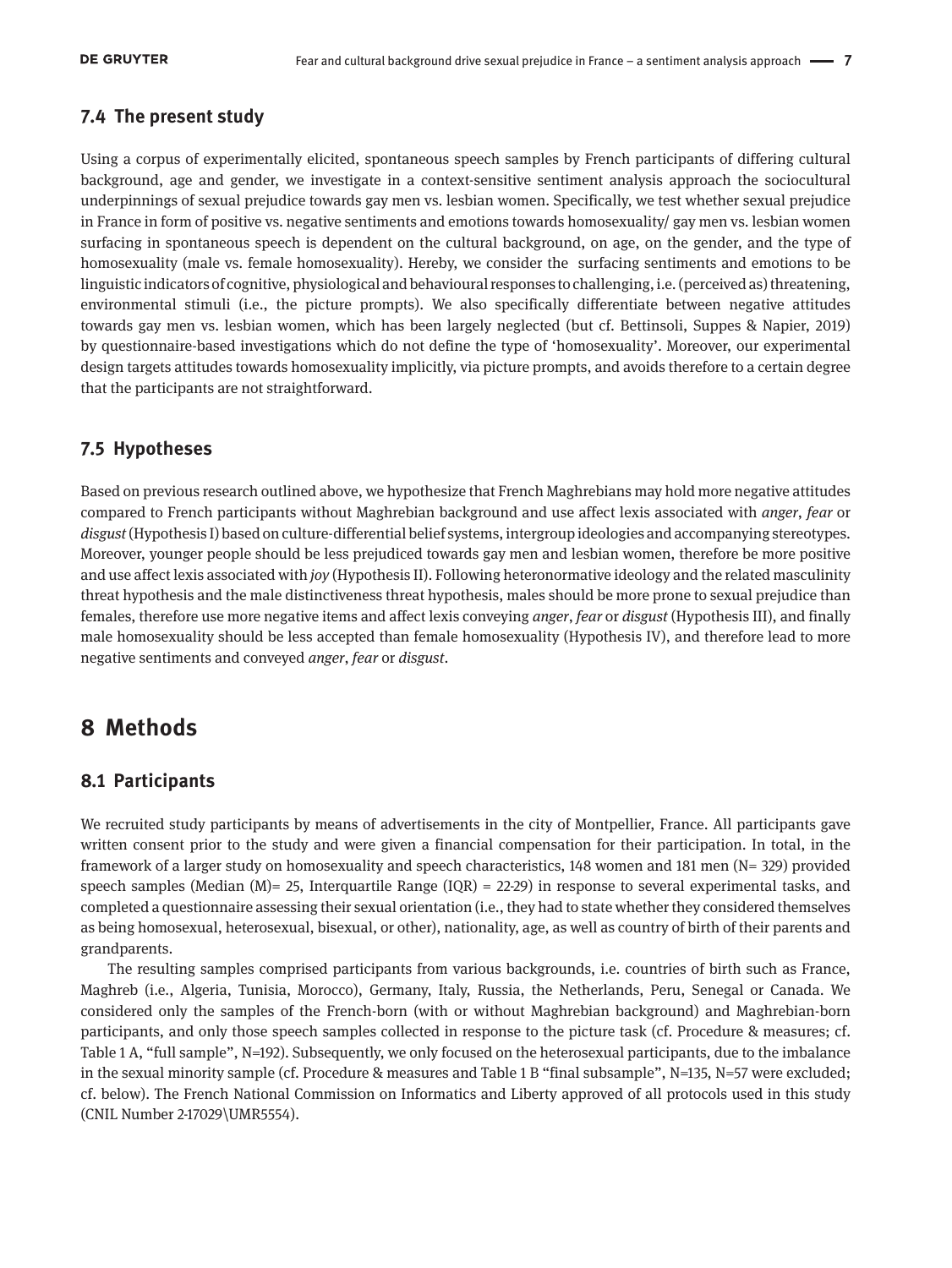**Table 1A**. Descriptive statistics of the "full sample" – corpus size, i.e. participant numbers, of participants with varying 'sexual orientation' across the sociocultural variables 'gender' and 'French' vs. Maghrebian background'.

**Table 1B**. Descriptive statistics – corpus size and sociocultural variables. 'N' stands for 'number', 'M' stands for 'median', 'IQR' stands for 'interquartile range' in '()'.

| male | female | male                                                              |
|------|--------|-------------------------------------------------------------------|
|      |        | 38                                                                |
|      |        |                                                                   |
| 3136 | 4729   | 5725                                                              |
|      |        |                                                                   |
|      |        |                                                                   |
|      | 24     | 33<br>$(22)$ 23 (28) $(22)$ 23 (32) $(21)$ 24 (26) $(21)$ 23 (26) |

### **8.2 Procedure & measures**

The participants were randomly presented with one of eight pictures evoking homosexuality. Half of the pictures showed two males, the other half two females intimately involved (e.g., french-kissing). Each participant was asked to describe freely what the picture evoked to them without prior knowledge of the study aim. Subsequently, the data was manually transcribed. Data analysis was performed on a subset of the speech samples wedding sentiment analysis and discourse analytical procedures. This complementary approach allowed us to retrieve subjective information with respect to homosexuality and to perform a context-sensitive analysis, e.g., to retrieve negative and positive polarity items (word-level polarity) conveying negative or positive meaning in their linguistic context (sentence-level polarity). The subsample analysed (N=135) comprised speech samples by the heterosexual participants of the complete dataset, participants of French (40 women, 24 men) and Maghrebian origin (33 women, 38 men; cf. Table 1B). We focused on heterosexual speech samples because of two reasons: First, we assumed that sexual prejudice would be most visible in populations that endorse heteronormative belief systems and norms of masculinity and femininity to a high degree, i.e. heterosexual men and women. Although, of course, gay individuals as well might hold prejudiced attitudes towards themselves (e.g., in form of internalized homophobia; Rosser et al., 2008). Secondly, our sexual minority sample was unbalanced across French and Maghrebian participants. Maghrebian origin was defined as having at least one Maghrebian, i.e. Algerian, Tunisian or Moroccan, parent or grand-parent.

### **8.3 Sentiment analysis**

#### **8.3.1 Polarity lexicon**

In order to perform a polarity analysis of the data, an association lexicon was created in a corpus-driven approach. The creation of the association lexicon was facilitated by the web-based annotation tool Webanno, provided within the CLARIN-EU infrastructure (Eckart de Castilho et al., 2016; Yimam et al., 2014). This annotation tool allows customlayer annotations and the export of the annotated data files which enables subsequent data exploration and statistical analysis.

Lexical items in the corpus that referred to homosexuality (cf. examples below) and had a core positive (e.g., *bien*, 'good') or negative (e.g., *mal*, 'bad') meaning (i.e., denotation) or were closely associated with positive (e.g., *libre*, 'free') or negative (e.g., *péché*, 'sin') valence (i.e. connotation) were included in the lexicon. Hereby, word-level valence (lexical meaning) was established in context. That means that the linguistic context (utterance meaning) of the words was taken into account in order to decide whether an item was positive or negative (i.e., pragmatic meaning). This included taking negations into account, since negation can change the truth value of the proposition. After identification of the negation, the polarity of the items under the scope of negation, that is, those affected by the negation word, were changed to the appropriate polarity: a negated positive item was not counted as positive, but negative (e.g., *c'est [l'homosexualité] pas naturel*, 'this is not natural'); and a negated negative item was not counted as negative, but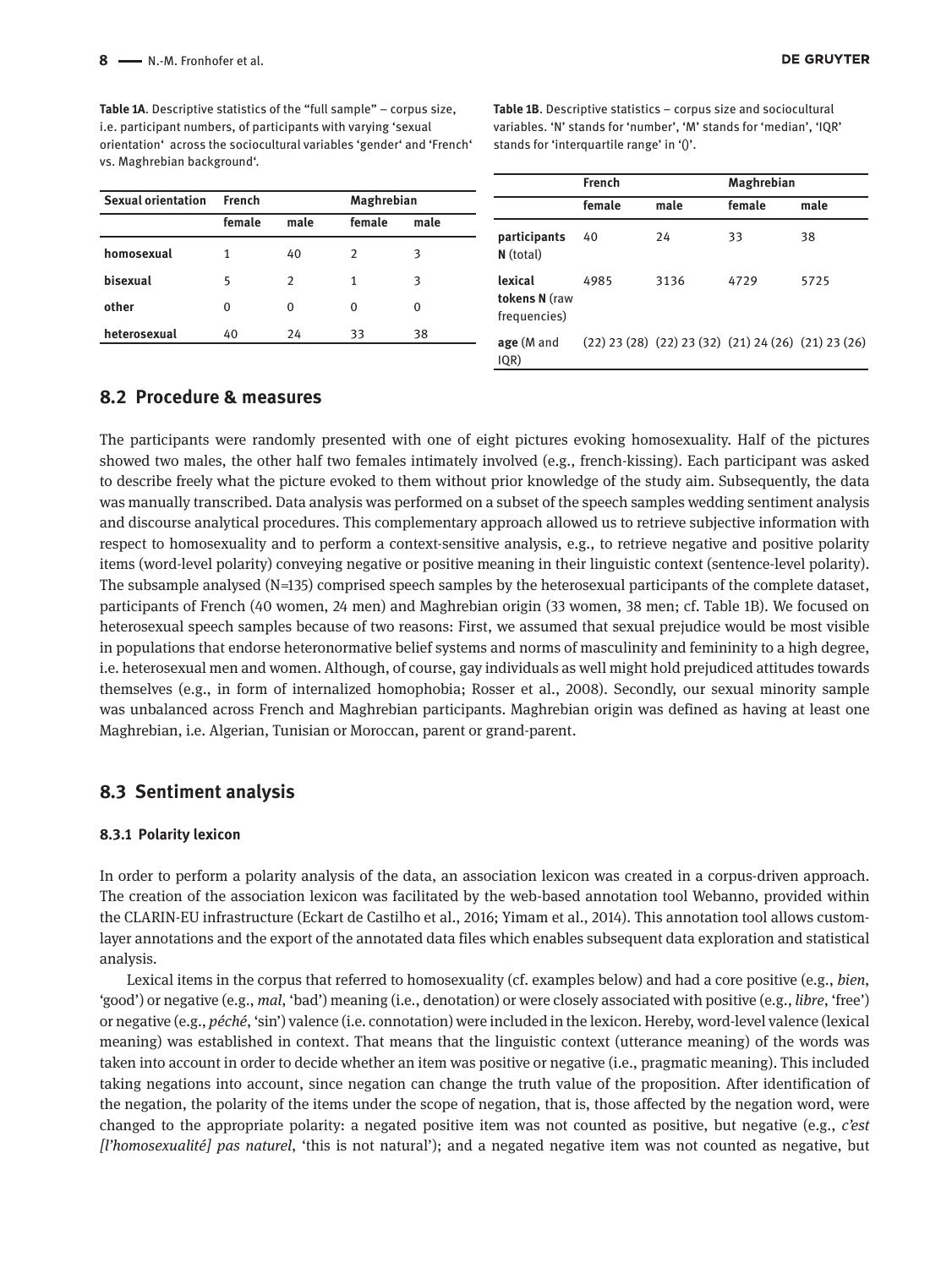neither as positive (e.g., *je ne suis pas contre [l'homosexualité]*, 'I am not against [homosexuality]'), since the negation of negative items does generally not allow for overall inference of positivity (Taboada et al., 2011) – or in other words "not being against homosexuality" in general does not mean that the participants are in favour of it. Degree modifiers (e.g., *un peu*, 'slightly'), intensifiers (e.g., *très*, 'very') or modals (e.g., *peut, pourrait,* 'can, could') have not been taken into account, since they do not change the propositional value of the utterances, which we wanted to determine in this approach, but modify its emotionality, i.e., the degree of the overall sentiment. We neither focused specifically on figurative language, sarcasm/ irony or metaphor.

Overall, we were interested in the speaker's positive and negative sentiments towards homosexuality, and we included in these categories both utterances that expressed first-person sentiment ([…] *je suis dégôuté*, 'I am disgusted') and third-person sentiment e.g., *c'est [l'homosexualité] parfois très mal vue, voir condamnée à mort*, 'it [homosexuality] is sometimes very poorly looked upon, even condemned to death'). Therefore, also utterances were included that evoked positive or negative events or descriptions, and strictly speaking, not speaker's sentiment. Despite this, we included third-person sentiment, since we found that it substantially contributes to the way in which homosexuality was positively or negatively construed, i.e. perceived and experienced by the participants.

We also distinguished in our analysis between different parts-of-speech (POS), focussing separately on nouns, verbs and adjectives/ adverbs, that were associated with positive or negative sentiment. The reason for this is that these POS can realize positive or negative sentiment differentially (Fronhofer, 2020), which became also clear from a preceding qualitative analysis of the corpus: nouns primarily refer to the ways in which gay men or lesbian women are addressed (e.g., *pédé*, 'faggot'), provide reasons for the negative or positive sentiment (e.g., *crime*, 'crime'), and describe positive or negative events (e.g., *manifestations*, 'demonstrations'); the category of verbs mainly subsumes positive or negative sentiments in form of actions towards gay individuals (e.g., *insulter*, 'to insult' or *tolérer*, 'tolerate') or constitutes first-person sentiments (e.g., *ça me dégoûte,* 'it disgusts me', *j'accepte*, 'I accept'); and finally the category of adjectives/ adverbs puts together evaluative attributes of gay men's and lesbian women's orientation (e.g., *normal*, 'normal' or *malade*, 'ill').

#### **8.3.2 Conveyed emotions**

In order to analyse the conveyed emotions *joy*, *sadness*, *fear*, *anger* and *disgust* of the corpus, we performed an automatic, dictionary-based sentiment analysis using a tidy text mining approach (Silge & Robinson, 2017). As dictionary and for emotion classification we used the FEEL lexicon (Abdaoui, Azé & Bringay, 2017), which is one of the rare dictionaries for French sentiment categories that exist, and which obtained competitive results, especially for emotion classification. Moreover, FEEL was compiled combining automatic translation with human professional translation, i.e. the French lexicon was automatically translated departing from the English NRC Word Emotion Association Lexicon (NRC-EmoLex; Mohammad & Turney 2013) and was subsequently validated by a human translator. A subset of the classifications were subject to further evaluations by three different annotators to assure consistency. For our analysis of conveyed emotions in the corpus we screened the manually created affect lexicon for the discrete emotion categories *joy*, *sadness*, *fear*, *anger* and *disgust*. In order to perform this analysis, we used the inner join function (Silge & Robinson, 2017). Subsequently, the emotion categorizations were controlled and miscategorizations due to contextual effects, i.e. negations, for instance, have been corrected and the corresponding emotion category has been assigned manually.

### **8.4 Statistical analysis**

All statistical analyses were performed using R (version 4.0.5; R Development Core Team 2021) and binomial GLMMs ('lme4' package version 1.1-27; Bates et al., 2021; Levshina, 2015; estimation method: maximum likelihood; link function: inverse logit; random intercept model). This allowed us to analyse the number of negative and positive polarity items (separately for adjectives, verbs and nouns) relative to the total number of words per speech sample as response variable, using cultural background, sex, the interaction of cultural background and sex, age, and the sex of the kissing couples on the picture prompts as explanatory variables. An observation-level-random effect was included in order to account for overdispersion. For the analysis of conveyed emotions, we calculated the number of affect lexemes per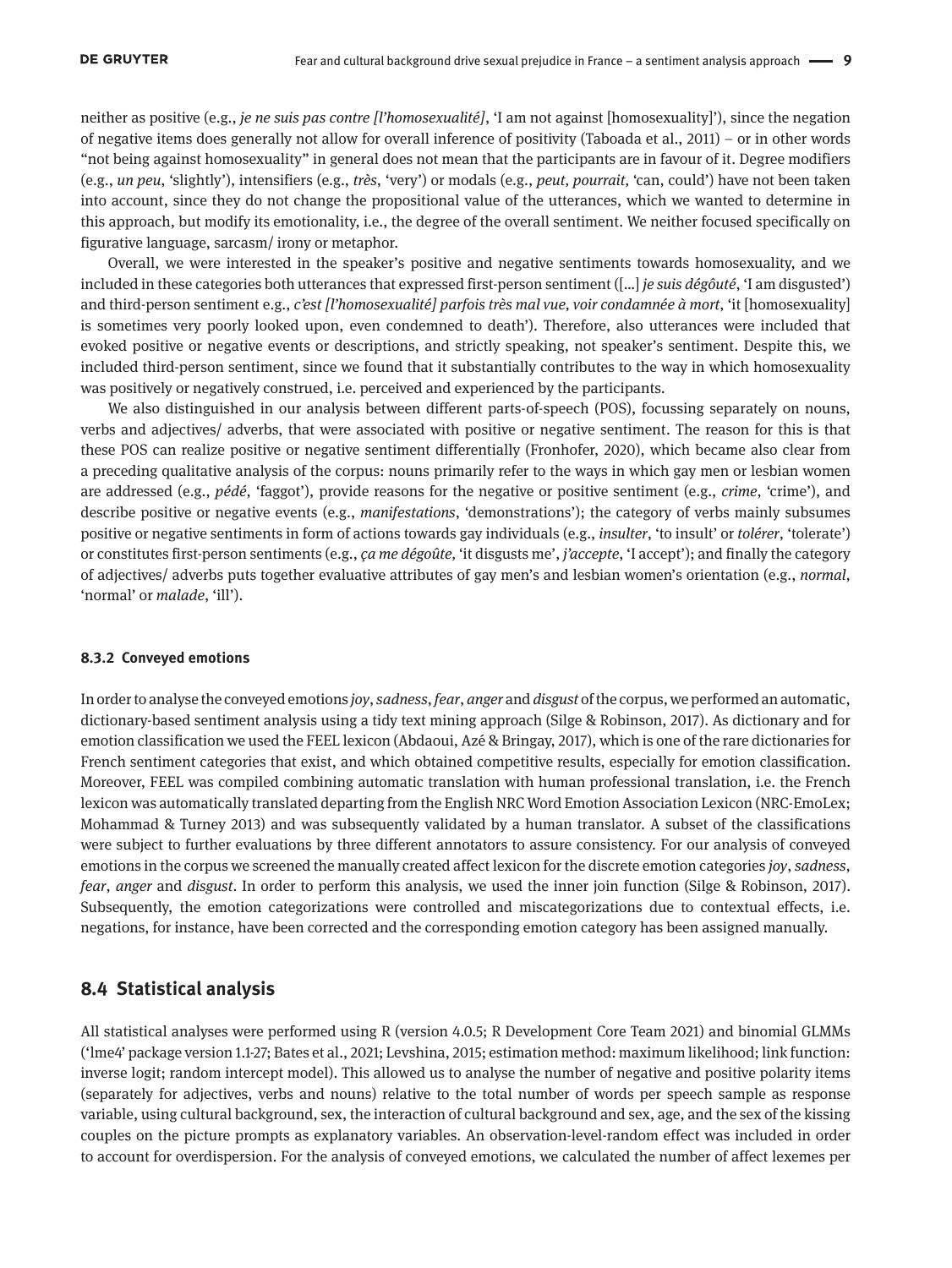emotion category (*joy*, *sadness*, *fear*, *anger*, *disgust*) relative to the total number of affect lexemes per speech sample as response variable, using emotion category, gender and cultural background, as well as the interactions between cultural background and sex, emotion category and sex as well as emotion category and cultural background as explanatory variables. We excluded the variables of age and photo gender in the analysis of conveyed emotions, since these variables had shown no or weak effects in the polarity analysis. A participant-level random effect was included here in order to take into account that one study participant could contribute emotion lexemes to different categories.

In both analyses we used ratios in order to take the slightly unbalanced corpus with respect to French gender into account, and we used model selection based on corrected AICs for small sample sizes (Goodness-of-fit-method: AICcs;'MuMIn' package version 1.43.17). We report the top ranked models (within 2 ΔAICc values of the best ranked model) as well as relative parameter importances (RI; sums of AICc weights; Burnham & Anderson, 2002) and show averaged model predictions (AICc weight-based prediction averaging) for these models. We report all measures, conditions and data exclusions for the experiment.

### **9 Results**

### **9.1 Negative polarity**

Focusing on the negative polarity items in our final sub-corpus, our AICc-based model selection analysis reveals an overwhelmingly strong effect of cultural background (relative importance,  $RI = 1$ ), whereby study participants with Maghrebian background consistently used more negative lexical items across all POS, i.e. more negative adjectives, nouns and verbs (Fig. 1, Table 2), than participants with French background. Participant gender modulated the effect of cultural background, especially for nouns which becomes evident from the background x gender interaction retained by model selection (Table 2B): females with French background exhibited relatively more negative nouns than males with French background, while this difference was inverted for participants with Maghrebian background (Fig. 1B; Table 2B). Moreover, gender was also retained in the top model for verbs, females using more negative verbs than males (Fig. 1C; Table 2C). Finally, participant age (parameter: age; Fig 1; Table 2) and gender of the homosexual couples shown in the picture prompts (parameter: photo gender) had overall only weak additive effects.

#### **9.2 Positive polarity**

The AICc-based model selection analysis of positive polarity items in the final sub-corpus confirms the strong effect of cultural background (RI= 0.94 for adjectives, RI=0.83 for nouns, but not for verbs, RI=0.27; Fig. 2, Table 3) observed with respect to negative polarity. Participants of French background used more positive adjectives and nouns than participants with Maghrebian background, while no difference was observed for verbs. Moreover, model selection revealed a consistent effect of age (RI=0.46, RI=0.70 and RI=0.95 for adjectives, nouns and verbs respectively; Fig. 2), older participants using more positive polarity items across all POS independent of cultural background. In contrast to negative polarity items the analyses was overall less conclusive and the effects of other explanatory variables was weak or inconsistent as becomes clear from the low weights associated with the top models (Table 3) and the large confidence intervals (Fig. 2).

#### **9.3 Context-sensitive qualitative analysis of the polarity lexicon**

The qualitative analysis of the polarity lexicon in context (cf. Appendix, Tables 1-4) corroborates the results obtained in the quantitative polarity analysis. Focusing on negative polarity items, we find that the negative lexical items differ qualitatively across participants of Maghrebian and French background: the lexical items Maghrebian participants use with respect to homosexuality or gay men/ lesbian women are more negatively loaded. Examples comprise the nouns *maladie* ('illness') or *péché* ('sin'), the adjectives *bizarre* ('bizarre'), *pas normale* ('not normal'), *rare* ('rare') or the verbs/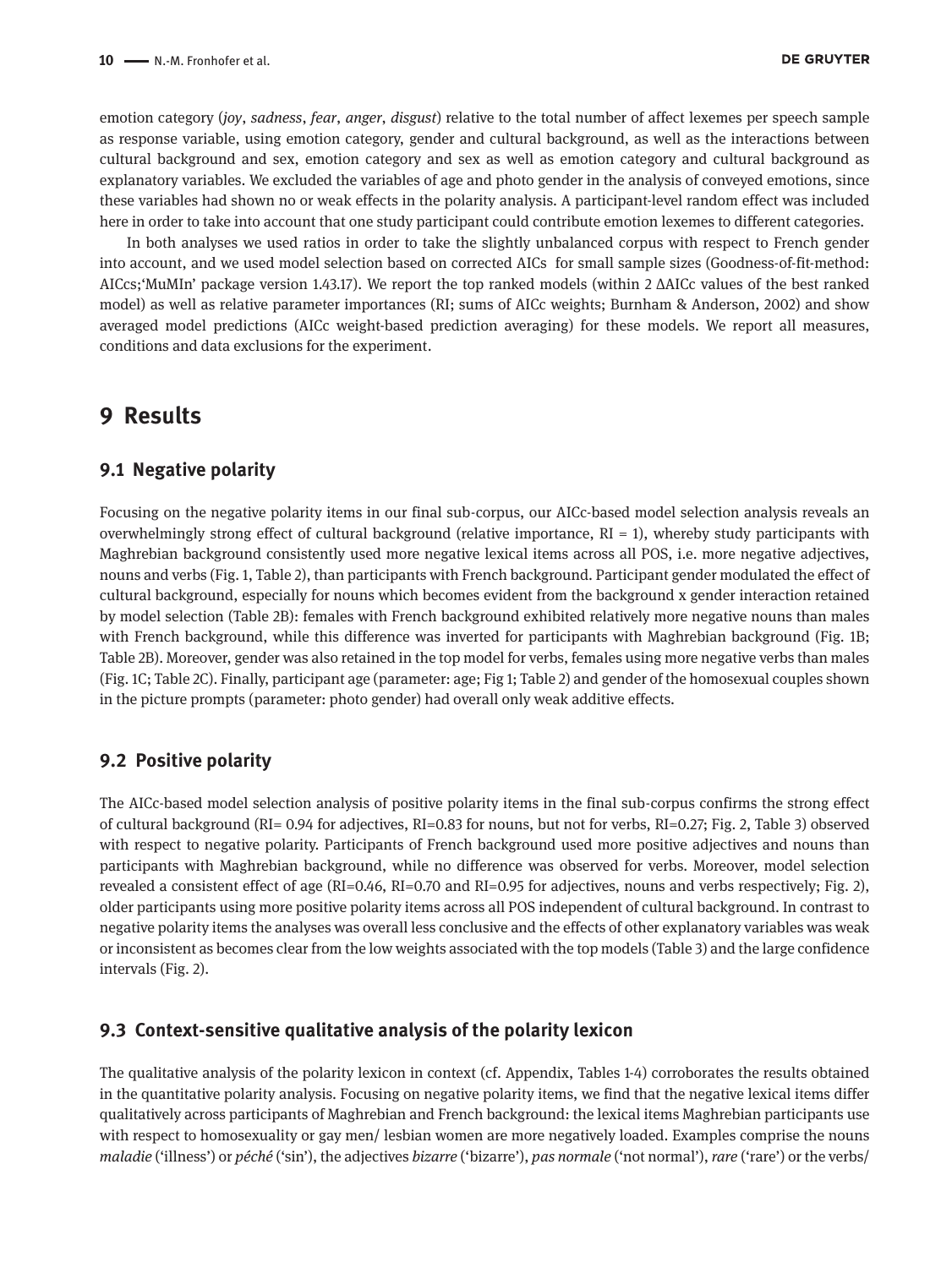

**Figure 1:** Relative frequencies (occurrence/ total words per text) of negative adjectives (A), nouns (B) and verbs (C) for participants of different age with French and Maghrebian background as well as females (pink) and males (blue). Full dots show data points. Solid lines visualize AICc-based averaged model predictions (prediction averaging based on AICc-weights) and shaded areas the 95% confidence intervals. When the parameter photo gender was retained in the best models selected (models with ΔAICc < 2, cf. Table 2), solid lines show the model prediction for observing female photo gender, dotted lines visualize the model prediction for observing male photo gender.



**Figure 2:** Relative frequencies (occurrence/ total words per text) of positive adjectives (A), nouns (B) and verbs (C) for participants of different age with French and Maghrebian background as well as females (pink) and males (blue). Full dots show data points. Solid lines visualize AICc-based averaged model predictions (prediction averaging based on AICc-weights) and shaded areas the 95% confidence intervals. When the parameter photo gender was retained in the best models selected (models with ΔAICc < 2, cf. Table 3), solid lines show the model prediction for observing female photo gender, dotted lines visualize the model prediction for observing male photo gender.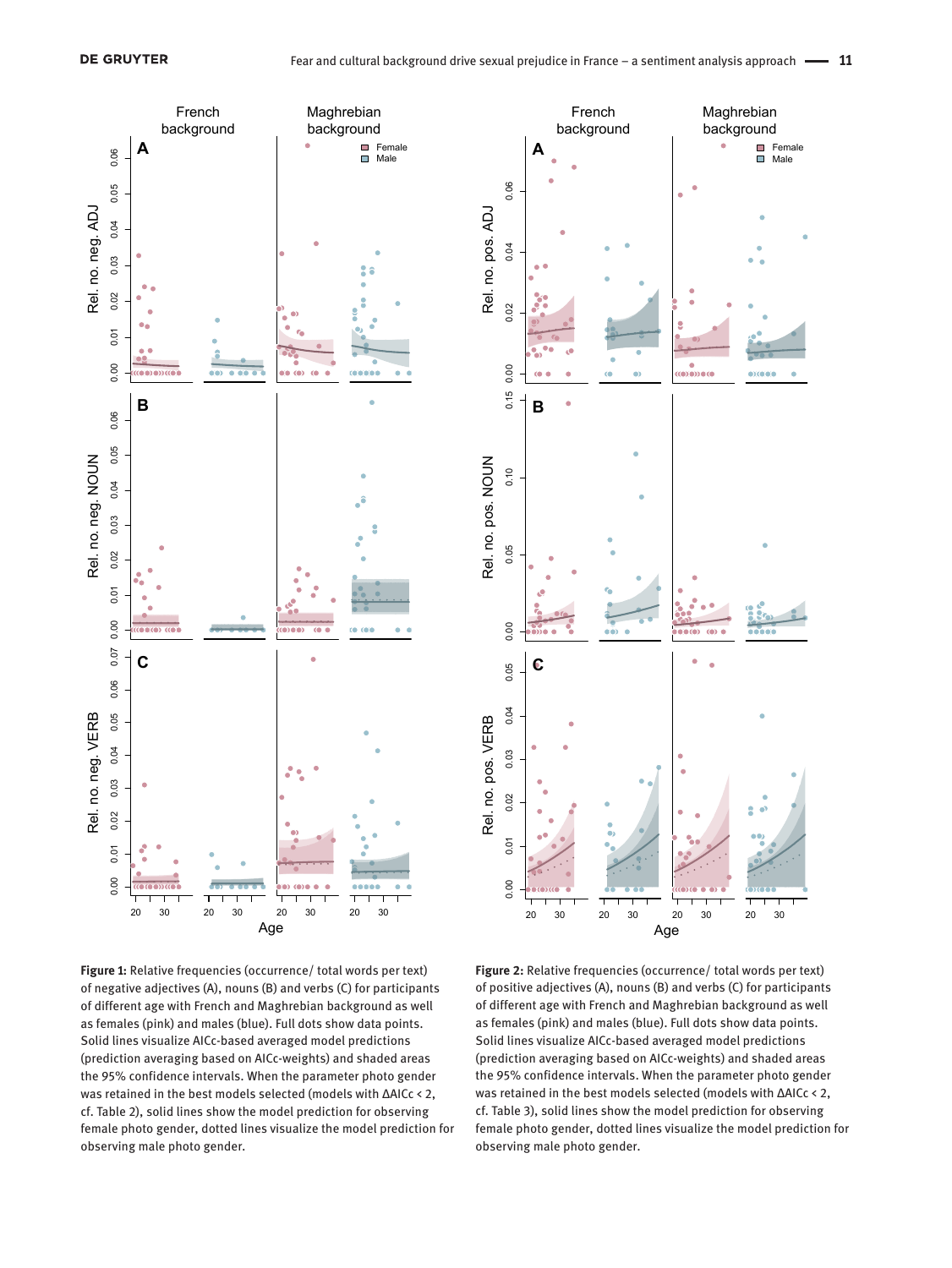**Table 2:** AICc-based model selection results for negative adjectives, nouns and verbs. We only show results for the models with ΔAICc < 2 in detail.

#### **A. ADJ – model selection table**

| Model                                  |                | df | $\triangle AICc$ | $W_{_{AICc}}$ |
|----------------------------------------|----------------|----|------------------|---------------|
| background + age                       |                | 4  | $\pmb{0}$        | 0.25          |
| background                             |                | 3  | 0.24             | 0.22          |
| Parameter                              | R <sub>l</sub> |    |                  |               |
| background                             | $\mathbf{1}$   |    |                  |               |
| age                                    | 0.52           |    |                  |               |
| gender                                 | 0.37           |    |                  |               |
| photo gender                           | 0.26           |    |                  |               |
| background x gender                    | 0.15           |    |                  |               |
| <b>B. NOUN - model selection table</b> |                |    |                  |               |
| Model                                  |                | df | $\triangle AICc$ | $W_{AICc}$    |
| background x gender                    |                | 5  | 0.00             | 0.51          |
| background x gender + photo gender     |                | 6  | 1.56             | 0.24          |
| Parameter                              | <b>RI</b>      |    |                  |               |
| background                             | 1              |    |                  |               |
| gender                                 | $\mathbf{1}$   |    |                  |               |
| background x gender                    | 1              |    |                  |               |
| photo gender                           | 0.31           |    |                  |               |
| age                                    | 0.25           |    |                  |               |
| C. VERB - model selection table        |                |    |                  |               |
| Model                                  |                | df | $\triangle AICc$ | $W_{AICc}$    |
| background + gender                    |                | 4  | 0.00             | 0.24          |
| background + gender + photo gender     |                | 5  | 1.01             | 0.15          |
| background                             |                | 3  | 1.47             | 0.12          |
| background + age + gender              |                | 5  | 1.64             | 0.11          |
| Parameter                              | RI             |    |                  |               |
| background                             | $\mathbf{1}$   |    |                  |               |
| gender                                 | 0.74           |    |                  |               |
| photo gender                           | 0.37           |    |                  |               |
| age                                    | 0.30           |    |                  |               |
| background x gender                    | 0.19           |    |                  |               |

verbal phrases *ça me dégoûte* ('it [homosexuality] disgusts me'), *je ne comprends pas* ('I don't understand'), *je déteste*  ('I hate') and *j'évite au maximum* ('I avoid the most possible [homosexuals/ homosexuality]'). By contrast, the French participants' negative nouns, adjectives and verbs mostly describe negative events (*une exposition qui a été détruite,*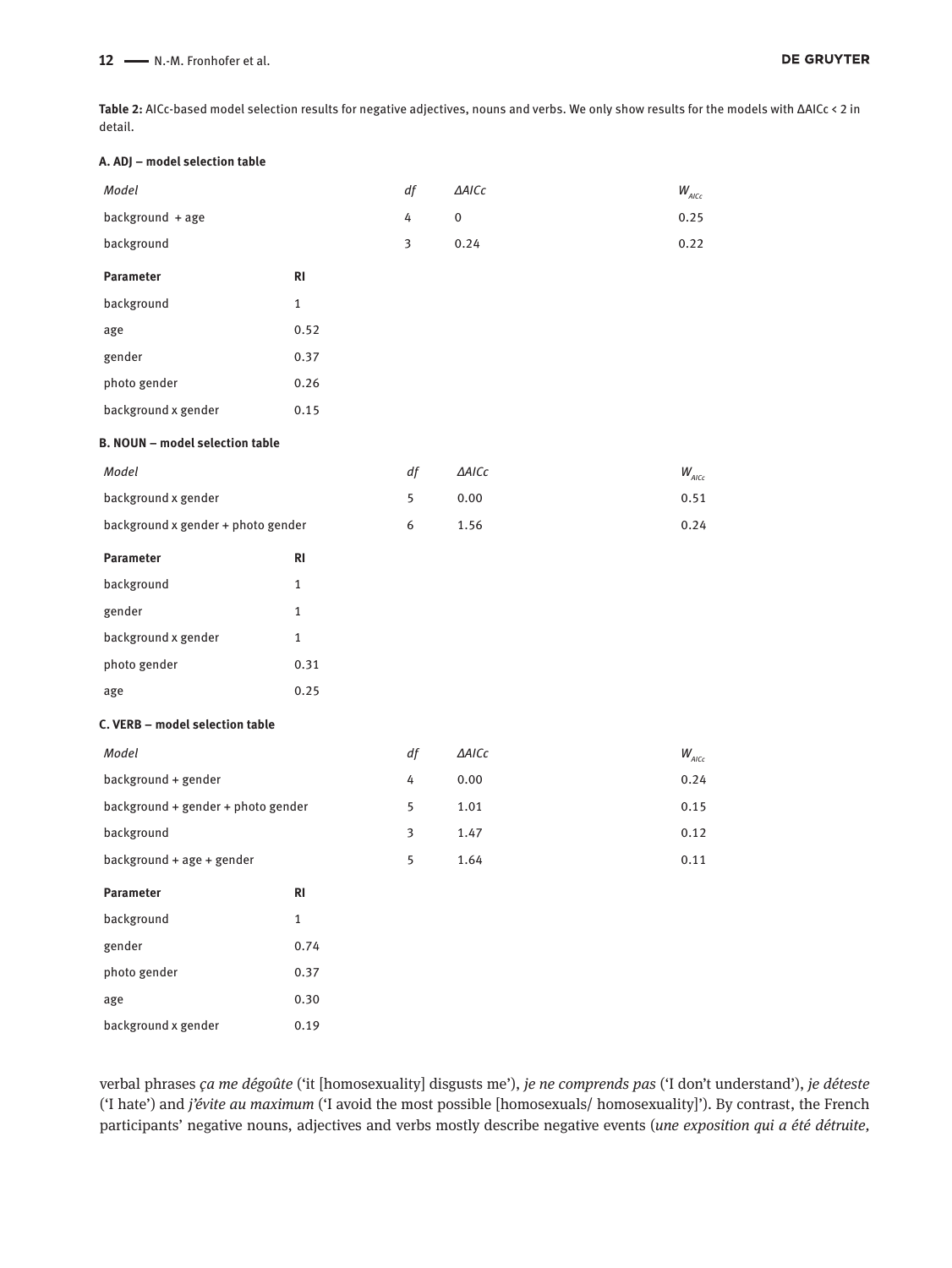**Table 3:** AICc-based model selection results for positive adjectives, nouns and verbs. We only show results for the models with ΔAICc < 2 in detail.

#### **A. ADJ – model selection table**

gender 0.29 background 0.27 background x gender 0.02

| Model                                  |                | df | $\triangle$ AICc | $W_{AICc}$    |
|----------------------------------------|----------------|----|------------------|---------------|
| background                             |                | 3  | $\pmb{0}$        | 0.17          |
| background + gender                    |                | 4  | 0.34             | 0.14          |
| background + age                       |                | 4  | 0.36             | 0.14          |
| background + gender + age              |                | 5  | 0.68             | 0.12          |
| background + photo gender              |                | 4  | 1.72             | 0.07          |
| Parameter                              | R <sub>l</sub> |    |                  |               |
| background                             | 0.94           |    |                  |               |
| gender                                 | 0.53           |    |                  |               |
| age                                    | 0.46           |    |                  |               |
| photo gender                           | 0.28           |    |                  |               |
| background x gender                    | 0.12           |    |                  |               |
| <b>B. NOUN - model selection table</b> |                |    |                  |               |
| Model                                  |                | df | $\triangle$ AICc | $W_{_{AICc}}$ |
| background x gender + age              |                | 6  | 0                | 0.17          |
| background + age                       |                | 4  | 0.15             | 0.15          |
| background + age + gender              |                | 5  | 1.06             | 0.1           |
| background x gender                    |                | 5  | 1.16             | 0.09          |
| Parameter                              | R <sub>l</sub> |    |                  |               |
| background                             | 0.83           |    |                  |               |
| age                                    | 0.70           |    |                  |               |
| gender                                 | 0.59           |    |                  |               |
| background x gender                    | 0.34           |    |                  |               |
| photo gender                           | 0.26           |    |                  |               |
| C. VERB - model selection table        |                |    |                  |               |
| Model                                  |                |    | df <b>AAICc</b>  | $W_{_{AICc}}$ |
| age + photo gender                     |                | 4  | $\pmb{0}$        | 0.29          |
| age                                    |                | 3  | 0.58             | 0.22          |
| age + gender + photo gender            |                | 5  | 1.97             | 0.11          |
| Parameter                              | $\mathsf{RI}$  |    |                  |               |
| age                                    | 0.95           |    |                  |               |
| photo gender                           | 0.57           |    |                  |               |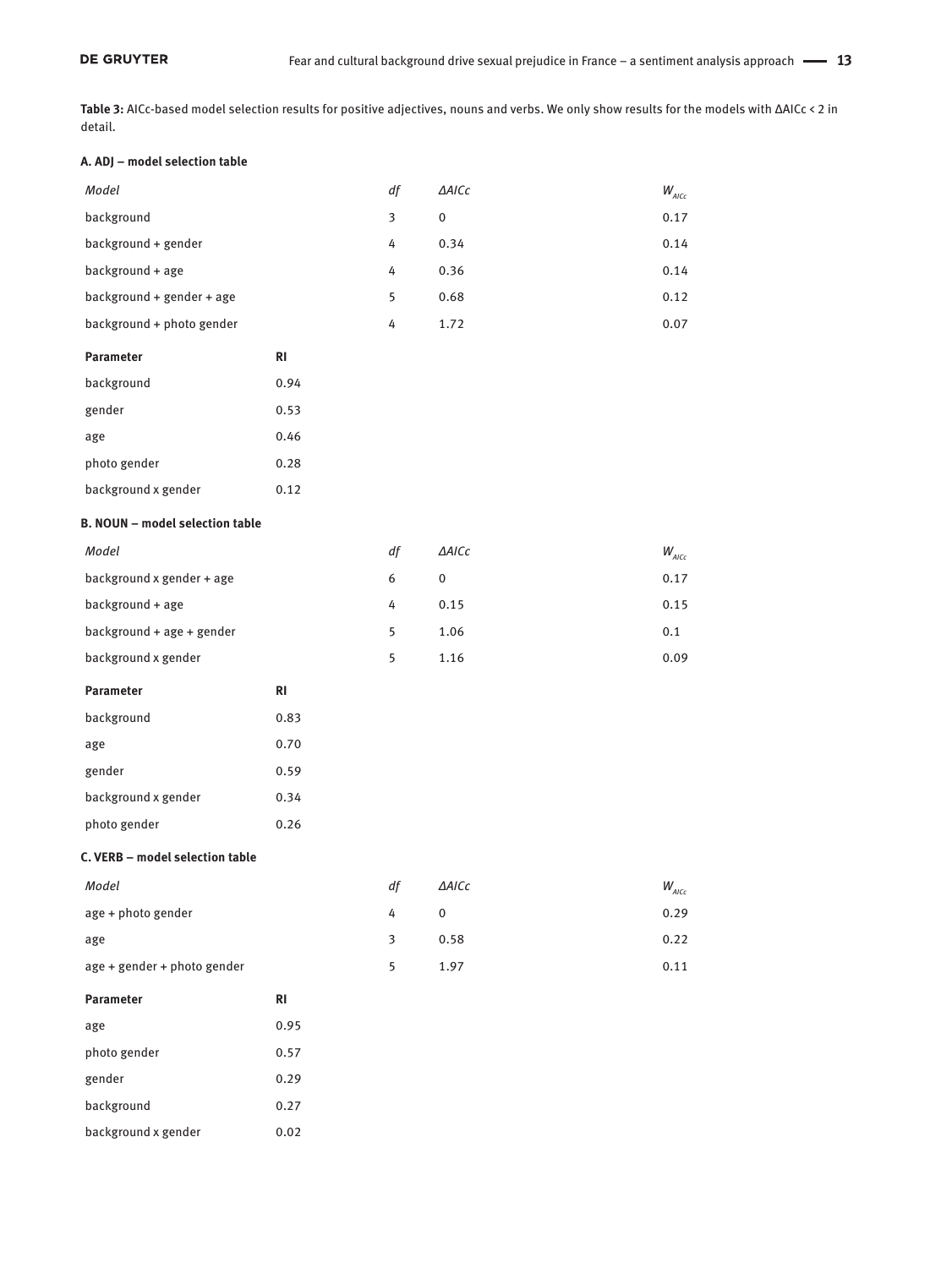'an exposition that has been destroyed') and difficulties gay individuals are confronted with (e.g., *c'est difficile* 'it is difficult'*, ils sont persécutés,* 'they are persecuted').

### **9.4 Conveyed emotions**

Focusing on the frequencies of discrete emotion categories *joy*, *sadness*, *fear*, *anger* and *disgust* present in the extracted affect lexicon, our analysis reveals a strong effect of emotion category and cultural background as well as an interaction between emotion category and cultural background (RI = 1; Table 4). Overall, *joy* was the most prevalent emotion category, *sadness*, *anger*, *fear* and *disgust* being less frequent (Fig. 3). Moreover, the affect lexemes were differentially distributed across cultural backgrounds, participants with Maghrebian background using less *joy* lexemes, but more *fear* lexemes. This mirrors the high number of negative items in the Maghrebian speech sample identified in the polarity analysis and suggests that the negativity is mainly driven by the emotion category *fear*, and less by *anger* and *disgust.*  The results also reflect the high number of positive polarity items in the French speech samples, positivity being due to the conveyed emotion *joy*. Gender and the emotion category x gender interaction, as retained by the second best model (RI= 0.64, RI=0.46; Table 4), potentially point at a tendency of males conveying less *joy*, and more *fear*, *anger* and *disgust* instead.

**Table 4:** AICc-based model selection results for JOY, SADNESS, FEAR, ANGER, DISGUST lexemes (relative to the total number of affect lexemes). We show results for the two top models, ΔAICc < 2, in detail.

| Model                                                     |              | df | <b>AAICc</b> | $W_{AICc}$ |
|-----------------------------------------------------------|--------------|----|--------------|------------|
| emotion category x background                             |              | 11 | 0.00         | 0.36       |
| emotion category x background + emotion category x gender |              | 16 | 0.10         | 0.34       |
| <b>Parameter</b>                                          | RI           |    |              |            |
| emotion category                                          | $\mathbf{1}$ |    |              |            |
| background                                                | 1            |    |              |            |
| emotion category x background                             | 1            |    |              |            |
| gender                                                    | 0.64         |    |              |            |
| emotion category x gender                                 | 0.46         |    |              |            |
| background x gender                                       | 0.17         |    |              |            |
|                                                           |              |    |              |            |

#### **Conveyed Emotions – model selection table**

### **10 General discussion**

We successfully analysed in a novel, context-sensitive sentiment analysis approach sexual prejudice (towards gay men vs. lesbian women) in spontaneous speech samples, i.e. in form of positive and negative sentiments and conveyed emotions. We investigated a sample of French participants with varying cultural background (French vs. Maghreb), age and gender, and our analyses yielded two main findings.

### **10.1 Negative sentiments indicate sexual prejudice in spontaneous speech**

Our analysis showed that sexual prejudice indeed becomes visible in language, and in particular in spontaneous speech in form of frequent negative polarity-items and/ or frequent negative emotion lexemes (e.g., negative polarity, *fear* in male Maghrebian participants) referring to homosexuality. Sexual prejudice can, therefore, be successfully operationalized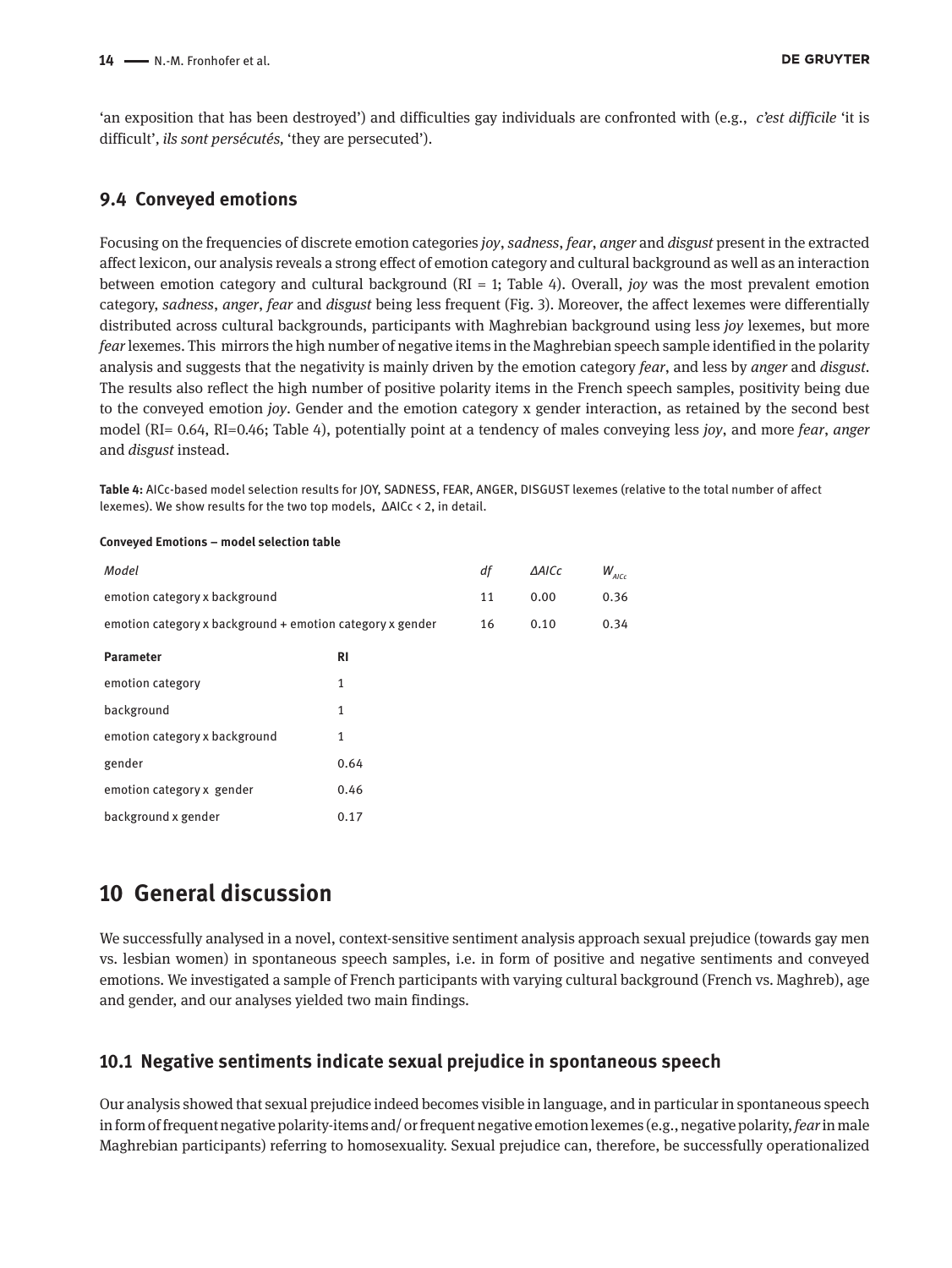

**Figure 3:** Relative frequencies (discrete affect lexeme/ total affect lexemes per text) of emotion categories joy (A), sadness (B), fear (C), anger (D), disgust (E) for female (pink) and male (blue) participants with French and Maghrebian background. Full dots show data points. Solid lines visualize AICc-based averaged model predictions (prediction averaging based on AICc-weights) and shaded areas the 95% confidence intervals (models with ΔAICc < 2, cf. Table 4).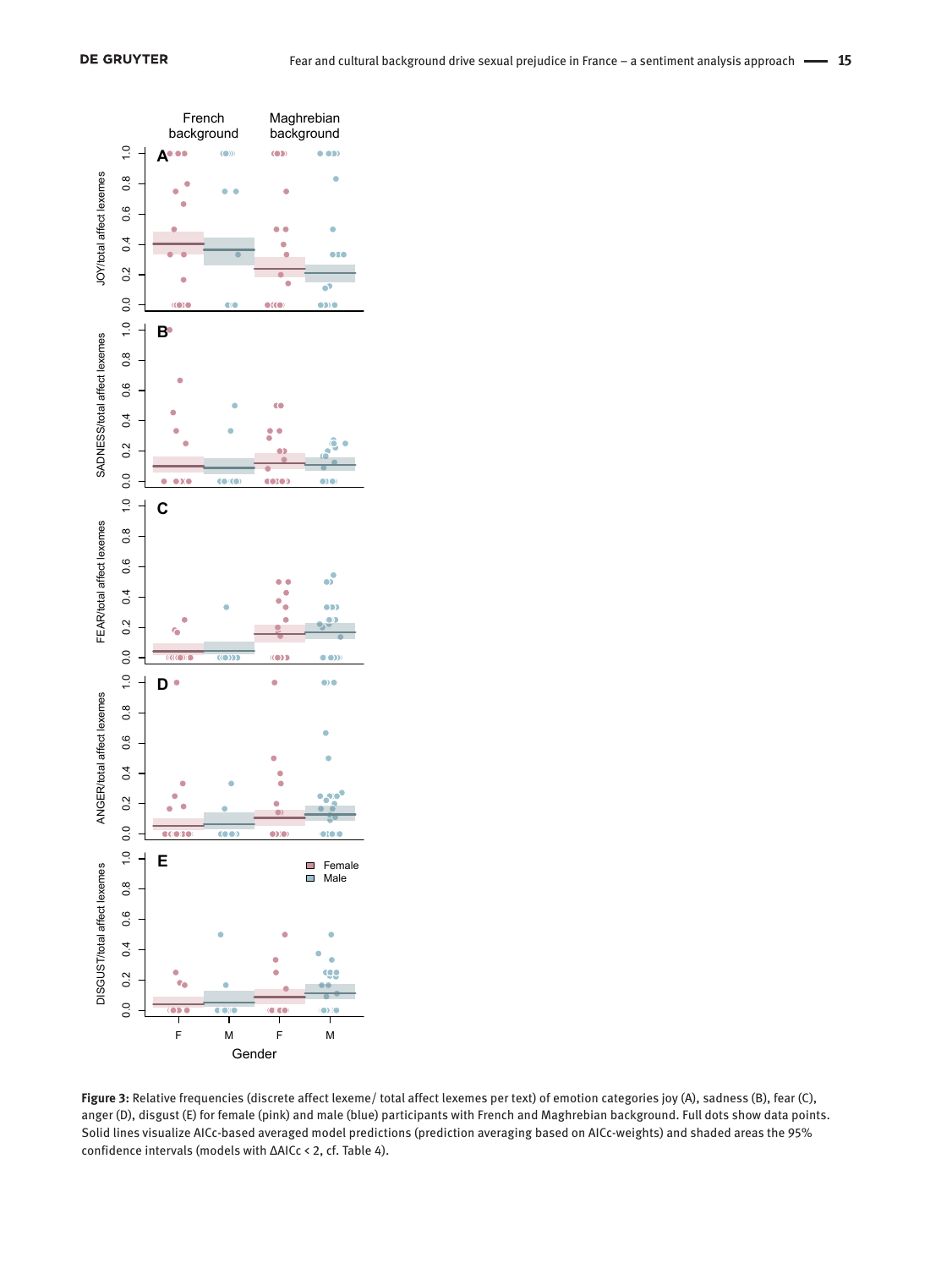exploiting context-sensitive sentiment analysis techniques. Our approach goes beyond previous research on sexual prejudice that mainly employed self-report measures. Operationalizing sexual prejudice via (negative) sentiments further complements previous approaches that utilize word-pair associations (e.g., implicit association test, IAT) in so far as our approach includes not only taking the polarity of lexical items and their membership to a certain emotion category into account, but also their use, i.e. their contextualized meanings. By our approach we also address to a considerable degree some criticism (e.g., Blanton et al., 2009; Fiedler, Messner & Bluemke, 2006) that has been raised with respect to the IAT as prominent assessment method of implicit attitudes. For instance, the interpretation of difference in scores (in our case relative frequency scores) is far more straightforward, and our method is less susceptible to deliberate faking and strategic processing of attitudes. Ultimately, we learn therefore more about the explicit and underlying implicit sexual prejudice when we investigate spontaneous speech, in particular when it is elicited by an authentic, real-world and potentially threatening stimulus.

From a language in use perspective, we expand the above discussed literature on hate speech, slurs or disparaging (humorous) remarks (cf. 7 The Current study, 7.1 Sexual prejudice in spontaneous speech), as our context-sensitive sentiment analysis explicitly links linguistic expressions of negative polarity and negative emotion lexis in the linguistic context of homosexuality to its implicit deeper social meanings, i.e. underlying sexual prejudice, which emerges in particular language use, i.e. in specific linguistic, social and sociocultural contexts.

### **10.2 Cultural background modulates the expression of homonegativity**

Our analysis yielded a strong effect of cultural background on the frequency of negative (all POS) and positive (for adjectives and nouns) items, suggesting that participants of Maghrebian background were more negative and less positive towards homosexuality/ gay men vs. lesbian women than the French participants without migratory background. This is also reflected in the analysis of emotion categories, participants with Maghrebian background conveying less *joy*, but more often *fear*. This validates our first hypothesis that French Maghrebians may hold more negative attitudes potentially based on culture-differential belief systems, intergroup ideologies and accompanying stereotypes. Moreover, it supports the general finding that suggests that sexual prejudice is culturally shaped.

However, these results have to be interpreted with caution. First of all, it would be interesting to look more closely at what exactly motivated the negativity or positivity, and *joy* vs. in particular *fear* in the present speech samples, i.e. what "makes" the specific cultural belief-systems that are at play, and which specific causes or justifications the participants provide for the positive or negative attitudes they voice, and the emotions that are conveyed. Moreover, some other variables that have not been assessed could play an important role in shaping the sexual prejudice voiced by the cultural groups in our study. It would have been interesting to know the time the participants actually have spent in France (e.g., Yeck & Anderson, 2019), and whether they have lived in or originate from rather urban or rural areas (e.g., OECD, 2019; Rault, 2016). Moreover, another important question is to which degrees the participants endorse (male) gender-roles (e.g., Whitley, 2001), and right-wing authoritarianism (e.g., Whitley, 1999), variables that have unfortunately not been assessed. Moreover, cultural belief-systems are closely related to religious affiliations and religiosity (Adamczyk & Pitt, 2009; Anderson & Koc, 2015; Bochow, 2003; Glick et al. 2007; Jäckle & Wenzelburger, 2015; Keiller, 2010; Kligerman, 2007; McDermott, Schwartz, Lindley & Proietti, 2013; Reese, Steffens & Jonas, 2014; Sakallı-Uğurlu & Uğurlu, 2016; Scull & Mousa, 2017; Sherkat et al., 2011; Simon, 2008; Smith et al., 2014). And religion has been found to be a strong predictor of sexual orientation prejudice (e.g., Haslam & Levy, 2006; Herek, 1988). Neither religious affiliations nor religiosity have, however, been at the focus in this study.

From a linguistic point of view, it would be interesting to know whether changing our approach of conceptualizing and analysing first-person negativity and third person negativity as one category, as is a viable approach in sentiment analysis, might substantially alter our results. Also, as the qualitative results suggest, it would be interesting to consider the overall emotionality of the speech samples across the cultural backgrounds, i.e. the intensity of the negativity, from a quantitative point of view.

More important, however, than identifying potential causes of operating cultural belief-systems in France might be to underline the fact that the diversity in belief systems creates important challenges to multicultural societies, and sexual stereotyping is but one example. So, the question of how to successfully cope with diversity on a societal level, crucial for fostering harmonious intergroup relations, remains to be tackled. As recent research highlights, the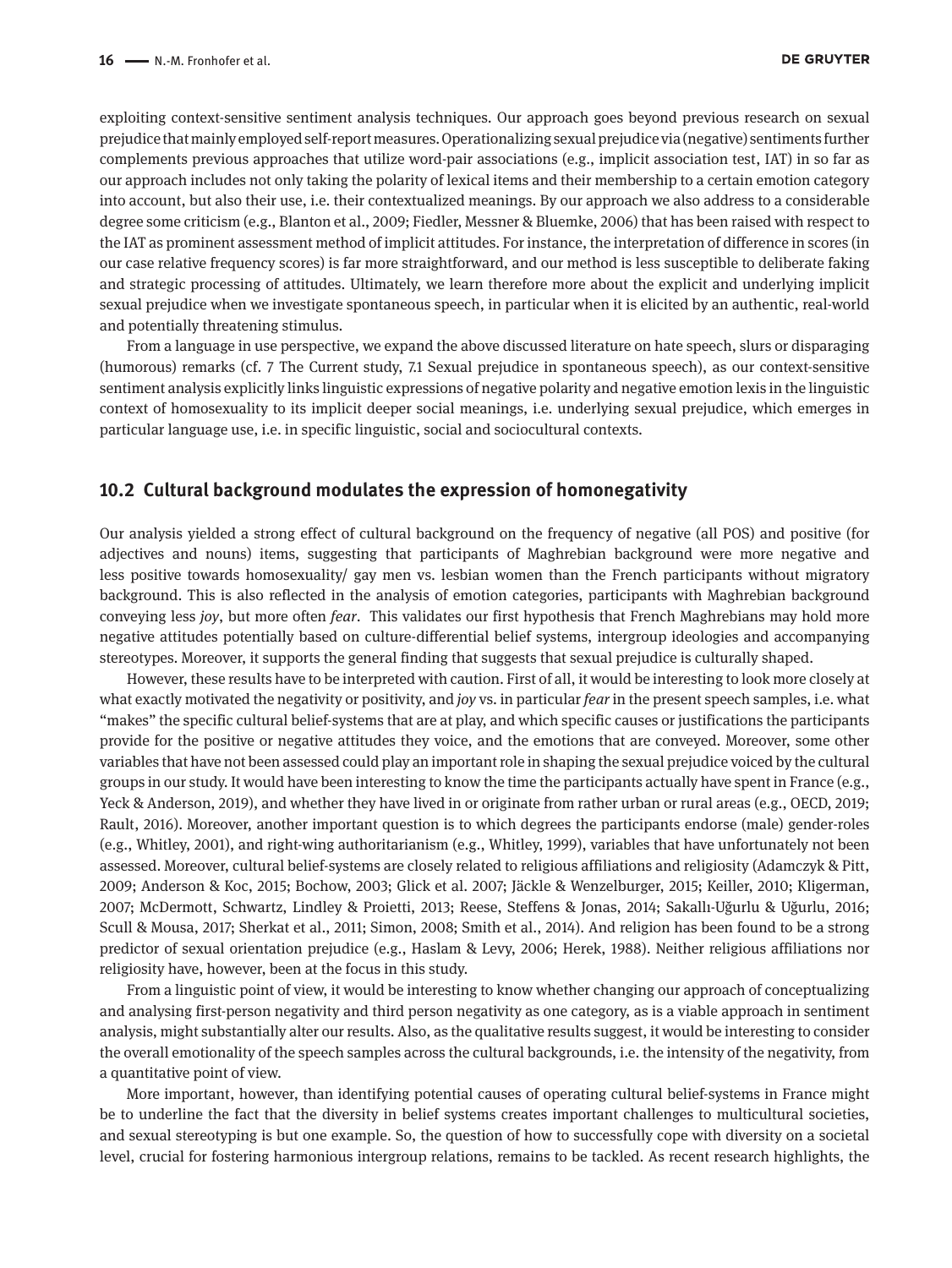recognition of diversity in France was and still is a delicate issue (Bertossi, 2016; Simon, 2013) as differences are still being contested and create deep-rooted anxieties about cultural differences (Schiller, 2020). So, it can be assumed that diversity in France is not efficiently addressed. Currently, two distinct norms of *Laïcité* in France, egalitarian *Historic Laïcité* and assimilationist *New Laïcité*, are used as sociopolitical tools to handle diversity (Lankester & Alexopoulous, 2021). The latter, assimilationist norm has been traditionally associated with cognitive regulation processes that lead to higher levels of prejudice in comparison to the egalitarian norm. However, recent findings suggest that this is not so straightforward (Lankester & Alexopoulous, 2021). The authors hypothesize that "the desire to appear non-prejudiced drives the suppression of prejudice within the realm of the egalitarian Historic *Laïcité* norm", and vice versa, "the desire to release the pressure stemming from a relentless commitment to egalitarianism encourages the justification of prejudice within the realm of the assimilationist *New Laïcité* context" (Lankester & Alexopoulous, 2021: 9). In order to efficiently reduce prejudice the authors propose to reframe the *Historic Laïcité* norm as an "identity-conscious" norm and to adopt an approach to diversity (e.g., Leslie et al., 2020) in which similarities and differences with out-groups are highlighted, and which ultimately leads to effective prejudice regulation via perspective-taking, i.e. the active attempt to embrace and identify with the experience of other individuals (Todd & Galinsky, 2012). Focusing on similarities and differences, as in multicultural ideology, might, as has been outlined above (cf. 2), however not be enough, and future studies should focus on the potential regulatory effects of polycultural ideology instead (Rosenthal, Levy & Moss, 2011).

### **10.3 Gender modulates the expression of homonegativity**

Our results showed that gender modulated the cultural background effect with respect to negative nouns, the French females and the Maghrebian males using more negative nouns than their counterparts. Moreover, females used more negative verbs than males. Gender and the emotion category x gender interaction played also a role in the analysis of conveyed emotions and was retained in the second best model. This only partly validates the masculinity threat/ distinctiveness threat hypothesis (Hypothesis III) that men should be more prejudiced towards gay men and lesbian women than females, and our findings are only to a certain degree consistent with previous research.

However, the higher negativity in French females might be due to the fact that we coded first-person and thirdperson negativity together in one category. A qualitative analysis of the affect lexicon shows that negative nouns (e.g., *manifestation, '*demonstration' or *victime* 'victim') used by the French females often describe negative events or comment on the negative situation gay individuals might find themselves in. This is by contrast not true for the nouns often used by Maghrebian males who consider homosexuality for examples as illness (e.g., *maladie*).

Moreover, it has to be noted that we do not observe inconsistencies of the kind Bettinsoli, Suppes and Napier (2019) report. Across nations, the researchers observe gender effects, the males being more negative towards gay men, but not towards lesbian women, and they find on a country-level that French men are more negative towards lesbian women.

### **11 Limitations and directions for future research**

### **11.1 Does age modulate the expression of homonegativity?**

At least in most Western societies, younger age groups have been found to accept homosexuality more, and therefore, we hypothesized (Hypothesis II) that participants of younger age in our sample should be less prejudiced towards gay men and lesbian women. Unexpectedly, we found only weak age effects with respect to negative polarity and conveyed emotions, but a strong age effect for positive polarity, older participants using more positive items than younger participants, and therefore pointing at less homonegativity.

The weak age effect (for negative polarity and conveyed emotions) might be due to the fact that the study was not exclusively designed to investigate sexual prejudice across different age groups, and therefore, the number of participants per each age group might not be sufficient in order to be conclusive. The age effect with respect to positive polarity, a higher number of positive items was used by older participants, might be explained by age-related changes in motivation that direct behaviour and cognitive processing, in particular by the positivity effect (e.g., Carstensen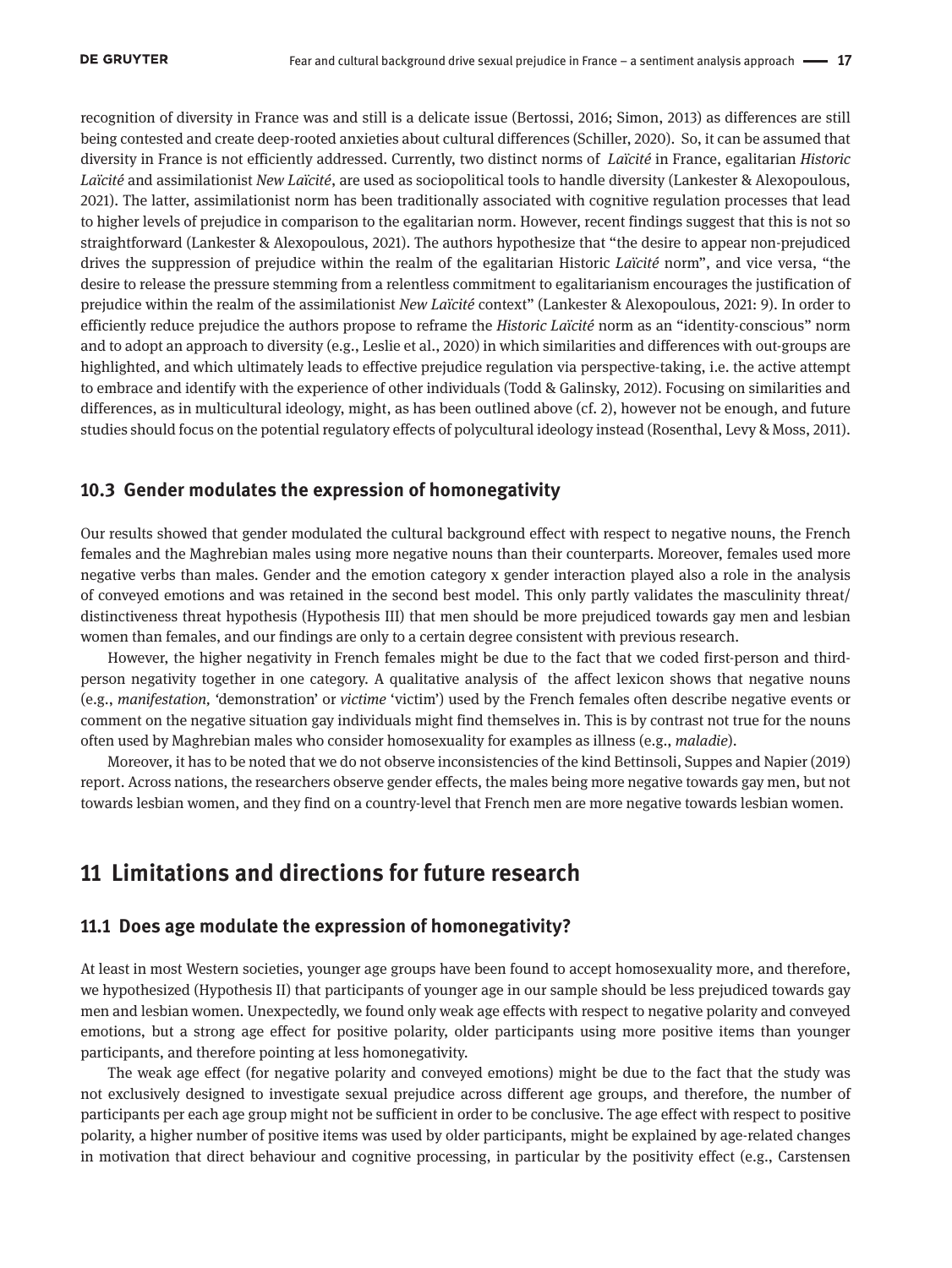& DeLiema, 2017). This effect states that older adults (vs. younger adults) attend to, remember and prefer positive information more than negative information (but cf. Grühn et al., 2005). From an evolutionary point of view, it has been hypothesized that post-reproductive members of groups who are emotionally stable focus their attention more on positive information, which ultimately benefits the larger group (Carstensen & DeLiema, 2017). However, as we have stated above, this remains a hypothesis due to the overall sampling in the study and overall age distribution. Alternatively, it might also be that people of (slightly) older age do perceive non-heteronormative behaviours, such as homosexuality represented by our picture prompts, less as a threat to their masculinity, having reached an age of maturity, while younger people, still in search for their identity, might still have to assert it. It might also be that older participants perceive, and consequently use, adjectives differently, i.e. use more positive items, but associate different meanings, and in particular a different valence, with them than younger adults do (but cf. Grühn et al., 2008).

Overall, our results are, however, non-conclusive with respect to the effects of age on sexual stereotyping, and future cross-generational studies tailored to this question are needed in order to shed more light onto this issue. Follow-up studies should also take further variables such as education or socio-economic background into account.

A very important limitation of our research is the absence of several control conditions. With respect to age, for instance, it would have been decisive to find out whether older participants generally use more positive adjectives irrespective of the content they are talking about. Unfortunately, our study does not include picture prompts displaying heterosexual couples. Moreover, due to the imbalance of the sexual minority sample (as reported in 8. Methods, 8.1 Participants, Table 1A), we were not able to analyse speech samples by homosexual individuals across sociocultural contexts, which certainly constitutes a necessary extension of this study and of previous research on sexual prejudice, in particular of studies employing IATs that only focus on heterosexual individuals and exclude homosexual individuals (cf. Dasgupta & Rivera, 2006; van Leeuwen, Miton, Firat & Boyer, 2016; Steffens, 2005).

#### **11.2 Is homonegativity stronger toward gay men vs. lesbian women?**

From our analysis of sentiments and conveyed emotions we cannot conclude that homonegativity is stronger towards gay men vs. lesbian women (Hypothesis IV), as the effects of the picture prompts (male vs. female homosexuality) were overall only weak. Therefore, we cannot validate our fourth hypothesis predicting that male homosexuality should be less accepted. Recent cross-cultural research (e.g., Bettinsoli, Suppes & Napier, 2019), however, has corroborated previous findings for the US (e.g., Herek, 2000a) or Italy (e.g., Pistella et al., 2018) that gay men are disliked more than lesbian women. So, either this is not true for French gay men vs. French lesbian women, or our study failed to detect this effect. As we did not ask explicitly about female vs. male homosexuality, it might be that the picture prompts left too much room for interpretation. Alternatively, male and female homosexuality in France is liked or disliked in the same ways, pointing perhaps at an increasing acceptance of both gay men and lesbian women who publicly assume their sexuality.

### **12 General conclusion**

Although much research has examined the multiple reasons for sexual stereotyping, sexual prejudice has mostly been operationalized via self-report measures or IATs, and not via language, and in particular not via spontaneous speech. Moreover, the sociocultural basis of sexual prejudice in France has remained largely unexplored.

However, our analysis showed that sexual prejudice indeed becomes visible in language, and in particular in spontaneous speech in form of frequent negative polarity-items and/ or frequent negative emotion lexemes (e.g., negative polarity, *fear* in male Maghrebian participants) referring to homosexuality. Sexual prejudice can, therefore, be successfully operationalized exploiting sentiment analysis techniques.

Moreover, we provide novel insights into drivers and motivations of sexual stereotyping in France which might ultimately help mitigate or prevent sexual prejudice in multicultural societies. One way of doing this might be to actively embrace diversity, to responsibly raise awareness of both similarities and differences within and between groups, and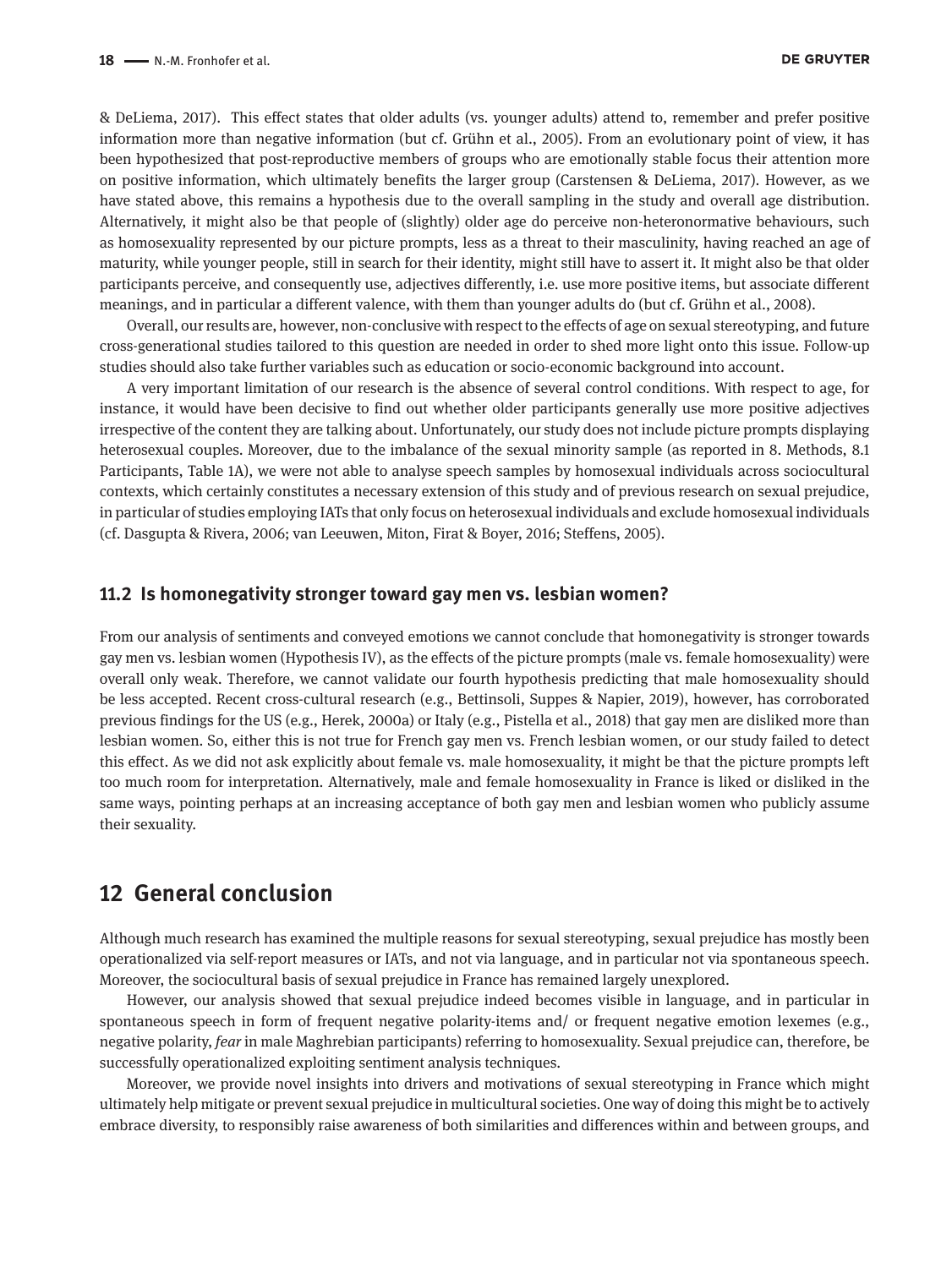to valorize them, in order to create a climate conducive to taking others' perspectives. Furthermore, as polycultural ideology suggests, it might be equally crucial to underline the historical dimension of intergroup relations.

Despite the limitations of the present study and the remaining open questions, we showed that sexual prejudice in form of more negative or less positive attitudes and discrete emotion categories (*joy*, *sadness, fear*, *anger*, *disgust*) towards male vs. female homosexuality/ gay men vs. lesbian women in France is motivated by cultural background and gender. Results with respect to age and the type of homosexuality were less conclusive. This work should, therefore, be considered as a springboard for more detailed investigations into sexual stereotyping, both in France and across different cultures.

**Acknowledgments:** This study received funding from the HomoVox project (Appel à projet CNRS "Défi Genre" 2016).

**Data Availability Statement:** Data and analysis scripts (DOI 10.5281/zenodo.5761939) are available under [https://](https://zenodo.org/record/5761939) [zenodo.org/record/5761939](https://zenodo.org/record/5761939) .

**Ethics Statement:** The French National Commission of Informatics and Liberties approved of all protocols used in this study (CNIL Number 2-17029\UMR5554). All subjects gave written informed consent in accordance with the Declaration of Helsinki.

### **References**

- Abdaoui, A., Azé, J., Bringay, S. et al. (2017). FEEL: a French Expanded Emotion Lexicon. *Language Resources & Evaluation,* 51, 833–855. <https://doi.org/10.1007/s10579-016-9364-5>
- Adamczyk, A., & Pitt, C. (2009). Shaping attitudes about homosexuality: The role of religion and cultural context. *Social Science Research*, 38, 338–351.
- Ahmed, A.M., Andersson, L., & Hammarstedt, M. (2013). Are gay men and lesbians discriminated against in the hiring process? *Southern Economic Journal,* 79, (3), 565-585.
- Al-Ghafari, I. (2002). Is there a lesbian identity in the Arab culture? *Al-Raida Journal*, 86-90.
- Andersen, R. & Fetner, T. (2008). Cohort Differences in Tolerance of Homosexuality: Attitudinal Change in Canada and the United States, 1981-2000. *Public Opinion Quarterly*, 72 (2), 311-330.<http://dx.doi.org/10.1093/poq/nfn017>
- Anderson, J. & Koc, Y. (2015). Exploring patterns of explicit and implicit anti-gay attitudes in Muslims and Atheists, *European Journal of Social Psychology,* 45, 687-701.
- Bates, D., Maechler, M., Bolker, B. et al. (2021). Linear Mixed-Effects Models using 'Eigen' and S4. <https://github.com/lme4/lme4/> Bertossi, C. (2016). *La citoyenneté à la française. Valeur et réalités.* Paris: CNRS Éditions.
- Bettinsoli, M. L., Suppes, A., & Napier, J. L. (2019). Predictors of attitudes toward gay men and lesbian women in 23 countries. *Social Psychological and Personality Science*, 11 (5), 697-708.
- Bigler, R. S. (1999). The use of multicultural curricula and materials to counter racism in children. *Journal of Social Issues*, 55, 687–705.
- Blanton, H., Jaccard, J., Klick, J., Mellers, B., Mitchell, G., & Tetlock, P. E. (2009). Strong claims and weak evidence: Reassessing the predictive validity of the IAT. *Journal of Applied Psychology,* **94** (3), 567-582. <https://doi.org/10.1037/a0014665>
- Blashill, A. and Powlishta, K. (2009). Gay stereotypes: The use of sexual orientation as a cue for gender-related attributes. *Sex Roles,* 61 : 783-793.
- Bochow, M. (2003). Sex unter Männern oder schwuler Sex Zur sozialen Konstruktion von Männlichkeit unter türkisch-, kurdisch- und arabischstammigen Migranten in Deutschland. Einige Anmerkungen zur Wahrnehmung des Islam in Deutschland. In M. Bochow & R. Marbach (Eds.), *Homosexualität und Islam* (99-115), Hamburg: MännerschwarmSkript Verlag.
- Bodenhausen, G. V., Kramer, G. P., & Süsser, K. (1994). Happiness and stereotypic thinking in social judgment. *Journal of Personality and Social Psychology*, 66, 621– 632.
- Borras Guevara, M. L., & West, K. (2020). Masculinity threat: understanding why Jamaican men report more anti-gay prejudice than Jamaican women. *Journal of Gender Studies*, 1-14.
- Bosson, J. K., Taylor, J. N., & Prewitt-Freilino, J. L. (2006). Gender role violations and identity misclassification: The roles of audience and actor variables. *Sex Roles*, 55, 13–24. https://doi.org/10.1007/s11199-006-9056-5
- Bosson, J. K., Weaver, J. R., Caswell, T. A., & Burnaford, R. M. (2011). Gender threats and men's antigay behaviors: The harmful effects of asserting heterosexuality. *Group Processes & Intergroup Relations*, 15, 471–486.<https://doi.org/10.1177/1368430211432893>
- Buck, D. M., Plant, E. A., Ratcliff, J., Zielaskowski, K., & Boerner, P.(2013). Concern over the misidentification of sexual orientation: Social contagion and the avoidance of sexual minorities. *Journal of Personality and Social Psychology*, 105, 941–960. [https://doi.](https://doi.org/10.1037/a0034145) [org/10.1037/a0034145](https://doi.org/10.1037/a0034145)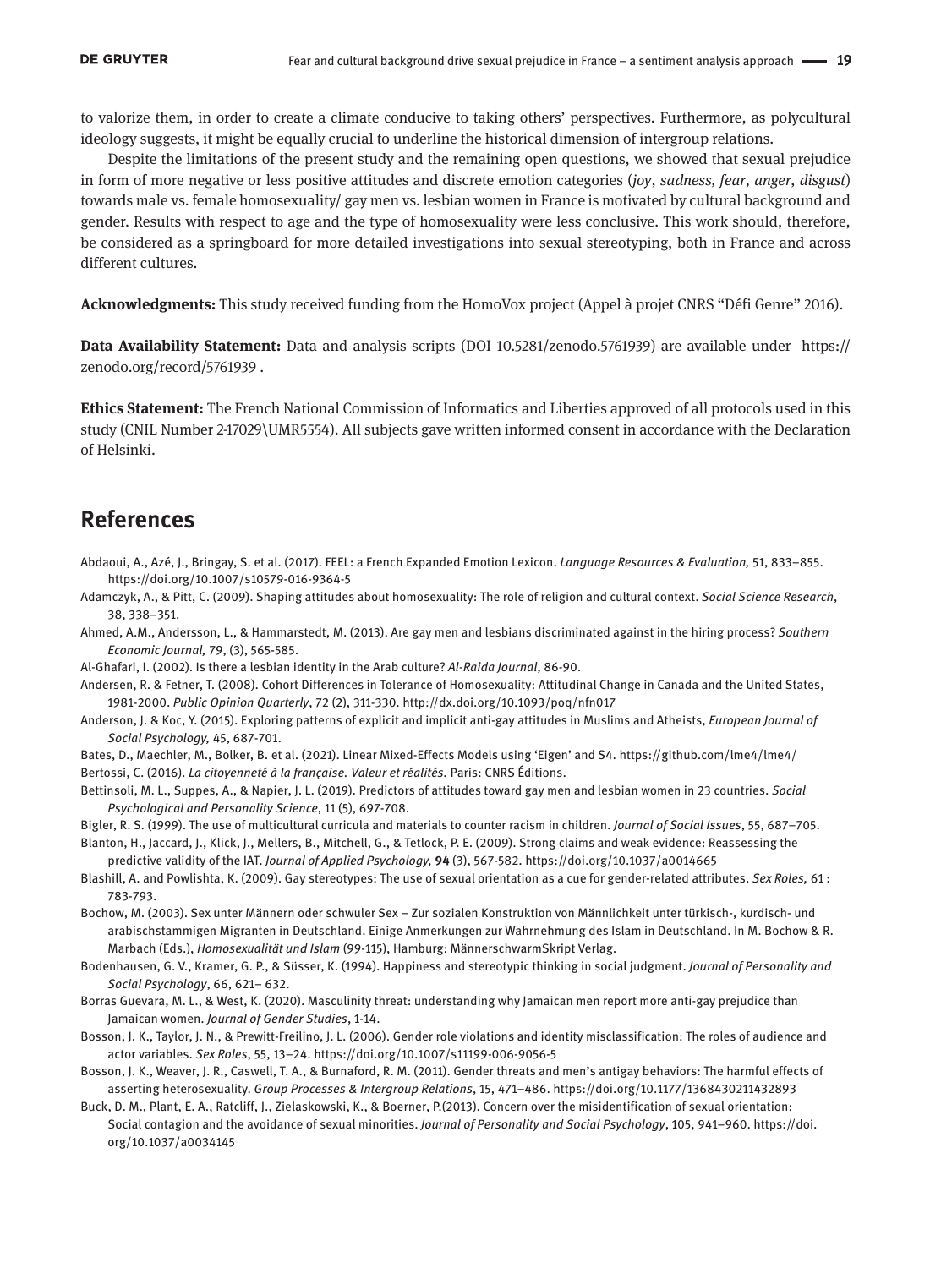Burnham, K.P. & Anderson, D.R. (2002) *Model selection and multimodel inference. A practical information-theoretic approach.* New York: Springer.

- Cardenas, M., & Barrientos, J. (2008). The Attitudes Toward Lesbians and Gay Men Scale (ATLG): Adaptation and testing the reliability and validity in Chile. *Journal of Sex Research,* **45**, 140–149.
- Carstensen, L. L., & DeLiema, M. (2018). The positivity effect: a negativity bias in youth fades with age. *Current Opinion in Behavioral Cciences*, *19*, 7-12.

Ciocca, G., Niolu, C., Déttore, D., Antonelli, P., Conte, S., Tuziak, B., . . . Jannini, E. A. (2017). Cross-cultural and socio-demographic correlates of homophobic attitude among university students in three European countries. *Journal of Endocrinological Investigation*, 40, 227–233. Croom, A. M. (2011). Slurs. *Language Sciences*, 33 (3), 343-358.

Damasio, A. R. (1994). *Descartes' error*. New York: Avon Books.

- Dasgupta, N., Rivera, L.M. (2006). From automatic antigay prejudice to behavior: the moderating role of conscious beliefs about gender and behavioral control. *Journal of Personality and Social Psychology*, 91, 268-80.
- Davies, M. (2004). Correlates of negative attitudes toward gay men: Sexism, male role norms, and male sexuality. *Journal of Sex Research*, 41, 259–266.

De Castilho, R. E., Mujdricza-Maydt, E., Yimam, S. M., Hartmann, S., Gurevych, I., Frank, A., & Biemann, C. (2016). A web-based tool for the integrated annotation of semantic and syntactic structures. In *Proceedings of the Workshop on Language Technology Resources and Tools for Digital Humanities (LT4DH)* (pp. 76-84).

Deaux, K., & Lewis, L. L. (1984). Structure of gender stereotypes: Interrelationships among components and gender label. *Journal of Personality and Social Psychology*, 46, 991–1004.

DelVigna, F., Cimino, A., Dell'Orletta, F., Petrocchi, M., & Tesconi, M. (2017). Hate me, hate me not: Hate speech detection on facebook. In *Proceedings of the First Italian Conference on Cybersecurity (ITASEC17),* 86-95.

Eagly, A. H., & Mladinic, A. (1989). Gender stereotypes and attitudes toward women and men. *Personality and Social Psychology Bulletin*, 15, 543–558.

Equality and Human Rights Commission (2020). Sexual orientation discrimination. Retrieved from [https://www.equalityhumanrights.com/](https://www.equalityhumanrights.com/en/advice-and-guidance/sexual-orientation-discrimination) [en/advice-and-guidance/sexual-orientation-discrimination](https://www.equalityhumanrights.com/en/advice-and-guidance/sexual-orientation-discrimination)

- Eurobarometer. (2015 , 2019). Retrieved from https://data.europa.eu/data/datasets/s2077\_83\_4\_437\_eng?locale=en; [https://data.europa.](https://data.europa.eu/data/datasets/s2251_91_4_493_eng?locale=en) [eu/data/datasets/s2251\\_91\\_4\\_493\\_eng?locale=e](https://data.europa.eu/data/datasets/s2251_91_4_493_eng?locale=en)n
- Fasoli, F. & Maass, A. (2020). The social costs of sounding gay: voice-based impressions of adoption applicants. *Journal of Language and Social Psychology,* 39 (1), 112-131.
- Fasoli, F., Maass, A., Paladino, M. P. & Sulpizio, S. (2017). Gay- and lesbian-sounding auditory cues elicit stereotyping and discrimination, *Archives of Sexual Behavior,* 46 (5), 1261-1277.
- Felmlee, D., Rodis, P. I., & Zhang, A. (2020). Sexist slurs: Reinforcing feminine stereotypes online. *Sex Roles*, 83 (1), 16-28.
- Feng, Y., Lou, C., Gao, E., Tu, X., Cheng, Y., Emerson, M. R., & Zabin, L. S. (2012). Adolescents' and young adults' perceptions of homosexuality and related factors in three Asian cities. *Journal of Adolescent Health*, 50 (3), S52–S60.
- Fiedler, K., Messner, C. & Bluemke, M. (2006). Unresolved problems with the "I", the "A", and the "T": A logical and psychometric critique of the Implicit Association Test (IAT), *European Review of Social Psychology*, 17 (1), 74-147.
- Fronhofer, N. M. (2020). *Emotion Concepts in Context A Contrastive Analysis of English and German Discourse.* Doctoral Dissertation, University of Augsburg, Germany.
- Glick, P., Gangl, C., Gibb, S., Klumpner, S. & Weinberg, E. (2007). Defensive reactions to masculinity threat: More negative affect toward effeminate (but not masculine) gay men. *Sex Roles,* 57, 55-59.
- Gordon, A. R., & Meyer, I. H. (2007). Gender nonconformity as a target of prejudice, discrimination, and violence against LGB individuals. *Journal of LGBT Health Research*, 3, 55–71.

Gowen, C. W., & Britt, T. W. (2006). The interactive effects of homosexual speech and sexual orientation on the stigmatization of men: Evidence for expectancy violation theory. *Journal of Language and Social Psychology*, *25* (4), 437-456.

- Grijalva, E., Newman, D. A., Tay, L., Donnellan, M. B., Harms, P. D., Robins, R. W., & Yan, T. (2015). Gender differences in narcissism: a metaanalytic review. *Psychological Bulletin*, 141 (2), 261-310.
- Grühn, D., Smith, J. (2008) Characteristics for 200 words rated by young and older adults: Age-dependent evaluations of German adjectives (AGE). *Behavior Research Methods* 40**,** 1088–1097.<https://doi.org/10.3758/BRM.40.4.1088>
- Grühn, D., Smith, J., & Baltes, P. B. (2005). No aging bias favoring memory for positive material: evidence from a heterogeneity-homogeneity list paradigm using emotionally toned words. *Psychology and aging*, *20*(4), 579.
- Habarth, J. M. (2015). Development of the heteronormative attitudes and beliefs scale. *Psychology & Sexuality*, 6 (2), 166-188. https://doi. org/10.1080/19419899.2013.876444
- Haddock, G., Zanna, M.P., Esses ,V.M. (1993). Assessing the structure of prejudicial attitudes: the case of attitudes toward homosexuals. *Journal of Personality and Social Psychology*, 65, 1105-18.
- Haslam, N., & Levy, S. (2006). Essentialist beliefs about homosexuality: Structure and implications for prejudice. *Personality and Social Psychology Bulletin*, 32, 471–485.
- Herek, G. M. (1986). On heterosexual masculinity: Some psychical consequences of the social construction of gender and sexuality. *The American Behavioral Scientist*, 29, 563–577.<https://doi.org/10.1177/000276486029005005>
- Herek, G. M. (1988). Heterosexuals' attitudes toward lesbians and gay men: Correlates and gender differences. *Journal of Sex Research*, 25, 451–477.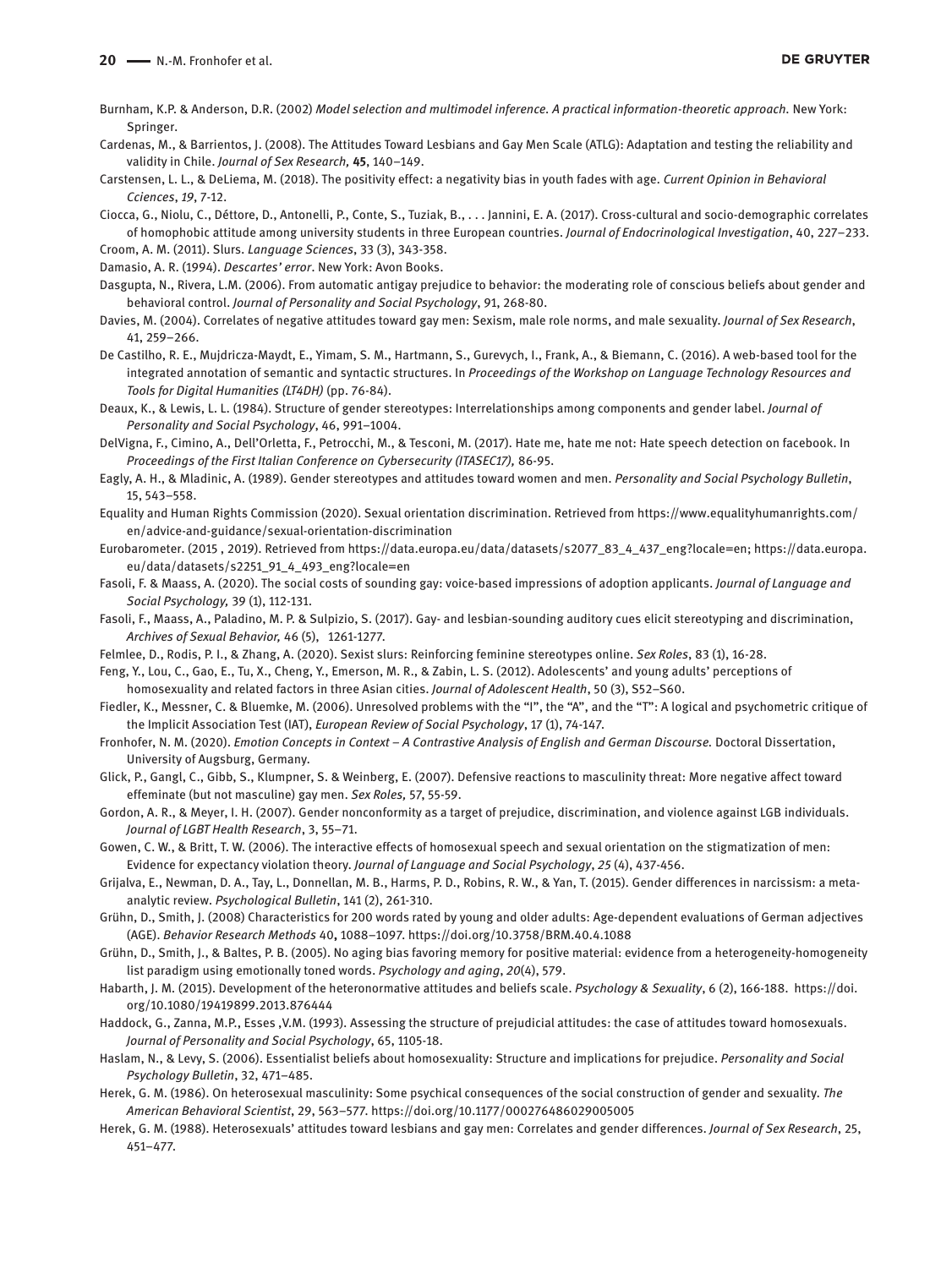- Herek, G. M. (1990). The context of anti-gay violence: Notes on cultural and psychological heterosexism. *Journal of Interpersonal Violence*, 5 (3), 316-333.
- Herek, G.M. (1994). Assessing heterosexuals' attitudes toward lesbians and gay men: a review of empirical research with the ATLG scale. In B. Greene & G.M. Herek (Eds.) *Lesbian and Gay Psychology: Theory, Research, and Clinical Applications,* (206–28), Thousand Oaks, CA: Sage.
- Herek, G. M. (2000). The psychology of sexual prejudice. *Current Directions in Psychological Science*, *9* (1), 19-22.
- Herek, G. M. (2000a). Sexual prejudice and gender: Do heterosexuals' attitudes toward lesbians and gay men differ? *Journal of Social Issues*, 56, 251–266.
- Herek, G. M. (2002). Gender gaps in public opinion about lesbians and gay men. *Public Opinion Quarterly*, 66, 40–66.
- Herek, G.M. (2002a). Gender gaps in public opinion about lesbians and gay men. *Public Opinion Quaterly*, 66, 40-66.
- Herek, G. M. (2002b). Heterosexuals' attitudes toward bisexual men and women in the United States. *Journal of Sex Research*, 39, 264-74.
- Herek, G. M. (2004). Beyond "homophobia": Thinking about sexual prejudice and stigma in the twenty-first century. *Sexuality Research & Social Policy*, *1*(2), 6-24.
- Herek, G.M. (2007). Confronting Sexual Stigma and Prejudice: Theory and Practice. *Journal of Social Issues*, 63, 905-925.
- Herek, G.M. (2009). Sexual stigma and sexual prejudice in the United States: a conceptual framework. In D.A. Hope (Ed.) *Contemporary Perspectives on Lesbian, Gay and Bisexual Identities: The 54<sup>th</sup> Nebraska Symposium on Motivation, (65-111), New York: Springer.*
- Herek, G. M. (2016). *The Social Psychology of Sexual Prejudice.* In T. D. Nelson (Ed.), *Handbook of Prejudice, Stereotyping, and Discrimination* (355–384), Psychology Press.
- Herek, G.M. & McLemore, K.A. (2011). The Attitudes Toward Lesbians and Gay Men (ATLG) scale. In T. Fisher, C.M. Davis, W.L. Yarber & S.L. Davis, *Handbook of Sexuality-Related Measures*, (415-17), Oxford, U.K.: Taylor & Francis.
- Herek, G. M., & McLemore, K. A. (2013). Sexual prejudice. *Annual Review of Psychology*, 64, 309-333.
- ILGA Europe. (2021). The Rainbow Europe Map. Retrieved from https://www.ilga-europe.org/rainboweurope/2021
- Inglehart, R., C. Haerpfer, A. Moreno, C. Welzel, K. Kizilova, J. Diez-Medrano, M. Lagos, P. Norris, E. Ponarin & B. Puranen et al. (Eds.). (2014). *World Values Survey: Round Six - Country-Pooled Datafile Version*: <https://www.worldvaluessurvey.org/WVSDocumentationWV6.jsp>. Madrid: JD Systems Institute
- INSEE, Institut Nationale de la Statistique et des Etudes Economiques (2021). Retrieved from https://www.insee.fr/fr/statistiques/3633212

Jäckle, S., Wenzelburger, G. (2015). Religion, religiosity, and the attitudes toward homosexuality – a multilevel analysis of 79 countries. *Journal of Homosexuality,* 62 (2), 207-241.

- Jackson, S. E., Hackett, R. A., Grabovac, I., Smith, L., & Steptoe, A. (2019). Perceived discrimination, health and wellbeing among middleaged and older lesbian, gay and bisexual people: A prospective study. *PLoS One*, 14 (5), e0216497. [https://doi.org/10.1371/journal.](https://doi.org/10.1371/journal.pone.0216497) [pone.0216497](https://doi.org/10.1371/journal.pone.0216497)
- Jost, J. T., & Banaji, M. R. (1994). The role of stereotyping in system-justification and the production of false consciousness. *British Journal of Social Psychology*, 33 (1), 1–27.<https://doi.org/10.1111/j.2044-8309.1994.tb01008.x>.
- Keiller, S. W. (2010). Masculine norms as correlates of heterosexual men's attitudes toward gay men and lesbian women. *Psychology of Men & Masculinity*, 11 (1), 38.
- Kiss, M. J., Morrison, M. A., & Morrison, T. G. (2018). A meta-analytic review of the association between disgust and prejudice toward gay men. *Journal of Homosexuality*, 67 (5), 1-23. <https://doi.org/10.1080/00918369.2018.1553349>
- Kite, M. E., & Whitley, B. E., Jr. (1998). Do heterosexual women and men differ in their attitudes toward homosexuality? A conceptual and methodological analysis. In G. M. Herek (Ed.), *Stigma and Sexual orientation: Understanding Prejudice Against Lesbians, Gay Men, and Bisexuals* (39–61). Newbury Park, CA: Sage.
- Kitzinger, C. (2005). Heteronormativity in action: reproducing the heterosexual nuclear family in after-hours medical calls, *Social Problems*, 52 (4), 477–498,<https://doi.org/10.1525/sp.2005.52.4.477>
- Kitzinger, C. (2005). Heteronormativity in action: Reproducing the heterosexual nuclear family in after-hours medical calls. *Social Problems*, 52 (4), 477–498. https://doi.org/10.1525/sp.2005.52.4.477
- Kligerman, N. (2007). Homosexuality in Islam: a difficult paradox. *Macalester Islam Journal,* 2 (3), 52-64.
- Kooli, N., & Pigneul, E. (2018). Analyse de sentiments à base d'aspects par combinaison de réseaux profonds: application à des avis en français (A combination of deep learning methods for aspect-based sentiment analysis: application to French reviews). In *Actes de la Conférence TALN. Volume 1-Articles longs, articles courts de TALN* (303-310).
- LaMar, L., & Kite, M. (1998). Sex differences in attitudes toward gay men and lesbians: A multidimensional perspective. *Journal of Sex Research*, 35 (2), 189–196.
- Lankester, L. A., & Alexopoulos, T. (2021). From Diversity Ideologies to the Expression of Stereotypes: Insights Into the Cognitive Regulation of Prejudice Within the Cultural-Ecological Context of French Laïcité. *Frontiers in Psychology*, *11*, 3806. [https://doi.org/10.3389/](https://doi.org/10.3389/fpsyg.2020.591523) [fpsyg.2020.591523](https://doi.org/10.3389/fpsyg.2020.591523)
- Lehavot, K., & Lambert, A. J. (2007). Toward a greater understanding of antigay prejudice: On the role of sexual orientation and gender role violation. *Basic and Applied Social Psychology*, 29 (3), 279-292.
- Lemm, K.M. (2006). Positive associations among interpersonal contact, motivation, and implicit and explicit attitudes toward gay men. Journal of Homosexuality, 51 (2), 79-99.
- Leslie, L. M., Bono, J. E., Kim, Y. S., & Beaver, G. R. (2020). On melting pots and salad bowls: A meta-analysis of the effects of identity-blind and identity-conscious diversity ideologies. *Journal of Applied Psychology*, 105 (5), 453-471.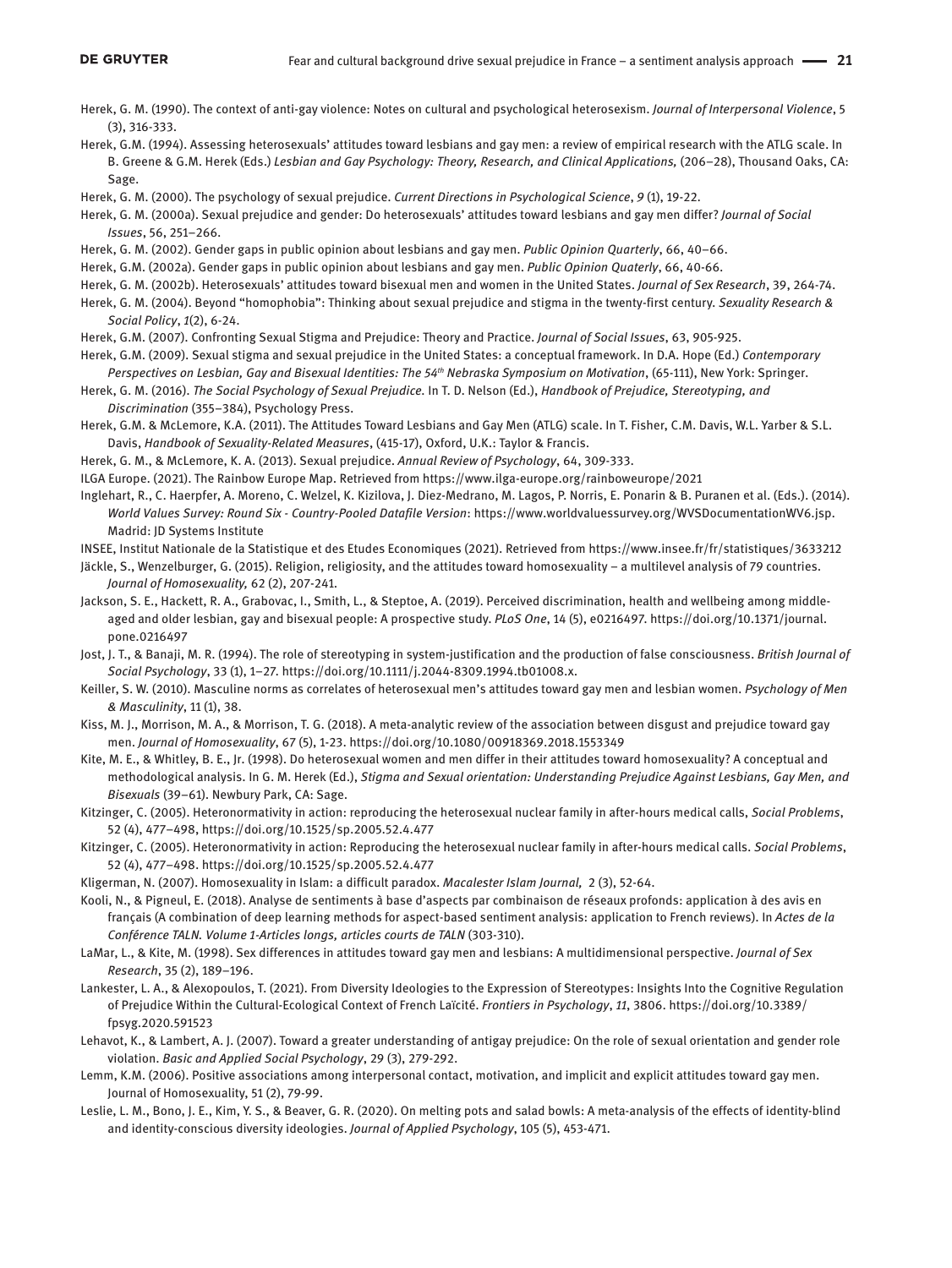- Lick, D. J., & Johnson, K. L. (2015). Intersecting race and gender cues are associated with perceptions of gay men's preferred sexual roles. *Archives of Sexual Behavior*, 44 (5), 1471-1481.
- Lingiardi, V., Falanga, S., & D'Augelli, A. R. (2005). The evaluation of homophobia in an Italian sample. *Archives of Sexual Behavior,* 34 (1), 81–93.
- Mahaffey, A.L., Bryan, A., Hutchison, K.E. (2005). Using startle eye blink to measure the affective component of antigay bias. *Basic and Applied Social Psychology,* 27, 37-45.
- McDermott, R. C., Schwartz, J. P., Lindley, L. D. & Proietti, J. S. (2013). Exploring men's homophobia: associations with religious evolutionary psychology fundamentalism and gender role conflict domains. *Psychology of Men & Masculinity,* 15 (2), 191-200.
- Mendos, L.R., Botha, K., Carrano Lelis,R., López de la Peña, E., Savelev, I. & Tan, D. (2020). *State-Sponsored Homophobia 2020: Global Legislation Overview Update* (ILGA World, Geneva), Retrieved from https://ilga.org/state-sponsored-homophobia-report-2020-globallegislation-overview
- Miller, A. E. (2018). Searching for gaydar: blind spots in the study of sexual orientation perception. *Psychology & Sexuality,* 9 (3), 188-203.
- Mohammad, S. M. (2021). Sentiment analysis: automatically detecting valence, emotions, and other affectual states from text. In *Emotion Measurement* (323-379). Woodhead Publishing.
- Mohammad, S., & Yang, T. (2011). Tracking sentiment in mail: How genders differ on emotional axes. In *Proceedings of the 2nd Workshop on Computational Approaches to Subjectivity and Sentiment Analysis* (*WASSA 2.011*) (70–79). Portland, Oregon: Association for Computational Linguistics.
- Mohammad, S.M. & Turney, P.D. (2013). Crowdsourcing a word-emotion association lexicon. *Computational Intelligence*, 29, 436-465.
- Montero, C. S., Munezero, M., & Kakkonen, T. (2014). Investigating the role of emotion-based features in author gender classification of text. In *International Conference on Intelligent Text Processing and Computational Linguistics* (98-114). Berlin, Heidelberg: Springer.
- Morrison, M.A., Morrison, T.G. (2002). Development and validation of a scale measuring modern prejudice toward gay men and lesbian women. *Journal of Homosexuality*, 43, (2), 15-37.
- Moussawi, G. (2011). Not "straight," but still a "man". Negotiating non-heterosexual masculinities in Beirut. In S. Seidman, N. Fischer & C., Meeks. *Introducing the New Sexuality Studies* (159-165). London and New York: Routledge.
- Nagoshi, C. T., Cloud, J. R., Lindley, L. M., Nagoshi, J. L., & Lothamer, L. J. (2019). A test of the three-component model of gender-based prejudices: homophobia and transphobia are affected by raters' and targets' assigned sex at birth. *Sex Roles*, 80, 137–146. [https://](https://doi.org/10.1007/s11199-018-0919-3) [doi.org/10.1007/s11199-018-0919-3](https://doi.org/10.1007/s11199-018-0919-3)
- Neville, H. A., Lilly, R. L., Duran, G., Lee, R. M., & Browne, L. (2000). Construction and initial validation of the Color-Blind Racial Attitudes Scale. *Journal of Counseling Psychology*, 47, 59-70.
- Nzali, M. D. T., Abdaoui, A., Azé, J., Bringay, S., Lavergne, C., Mollevi, C., & Poncelet, P. (2017, June). Frenchsenticlass: un système automatisé pour la classification de sentiments en français. In *DEFT: Défi Fouille de Texte*.
- OCDE (2019) *Le panorama de la société 2019: les indicateurs sociaux de l'OCDE*. Retrieved from https://www.oecd.org/fr/els/soc/SaG2019 chapitre1-Eclairage-LGBT.pdf
- Paroubek, P., Grouin, C., Bellot, P., Claveau, V., Eshkol-Taravella, I., Fraisse, A., ... & Torres-Moreno, J. M. (2018, May). DEFT2018: recherche d'information et analyse de sentiments dans des tweets concernant les transports en Île de France. In *DEFT 2018-14ème atelier Défi Fouille de Texte* (Vol. 2, pp. 1-11).
- Parrott, D. J. (2009). Aggression toward gay men as gender role enforcement: Effects of male role norms, sexual prejudice, and masculine gender role stress. *Journal of personality,* 77 (4), 1137-1166. <https://doi.org/10.1111/j.1467-6494.2009.00577.x>
- Parrott, D. J., & Peterson, J. L. (2008). What motivates hate crimes based on sexual orientation? Mediating effects of anger on antigay aggression. *Aggressive Behavior*, 34 (3), 306–318. <https://doi.org/10.1002/ab.20239>
- Pistella, J., Tanzilli, A., Ioverno, S., Lingiardi, V., & Baiocco, R. (2018). Sexism and attitudes toward same-sex parenting in a sample of heterosexuals and sexual minorities: The mediation effect of sexual stigma. *Sexuality Research and Social Policy*, 15 (2), 139–150.
- Poteat, V. P., & Anderson, C. J. (2012). Developmental changes in sexual prejudice from early to late adolescence: The effects of gender, race, and ideology on different patterns of change. *Developmental Psychology,* 48 (5), 1403–1415.

Prashad, V. (2001). *Everybody was Kung Fu fighting: Afro-Asian connections and the myth of cultural purity.* Boston, MA: Beacon Press. Prashad, V. (2003). Bruce Lee and the anti-imperialism of Kung Fu: A polycultural adventure. *Positions*, 11, 51–89.

- Pratto, F., Sidanius, J., & Levin, S. (2006). Social dominance theory and the dynamics of intergroup relations: Taking stock and looking forward. *European Review of Social Psychology*, 17 (1), 271–320. <https://doi.org/10.1080/10463280601055772>
- Proulx, R. (1997). Homophobia in northeastern Brazilian university students. *Journal of Homosexuality*, 34 (1), 47–56.
- Rault, W. (2016). Les mobilités sociales et géographiques des gays et des lesbiennes. *Sociologie* **4 (7) [online].** [http://journals.openedition.](http://journals.openedition.org/sociologie/2894) [org/sociologie/2894](http://journals.openedition.org/sociologie/2894)
- Ray, T. N., & Parkhill, M. R. (2021). Heteronormativity, disgust sensitivity, and hostile attitudes toward gay men: potential mechanisms to maintain social hierarchies. *Sex Roles*, 84 (1), 49-60.
- Reese, G., Steffens, M. C., & Jonas, K. J. (2014). Religious affiliation and attitudes towards gay men: On the mediating role of masculinity threat. *Journal of Community & Applied Social Psychology*, 24 (4), 340-355.
- Ricketts, W.A. & Hudson, W.W. (1998). Index of homophobia (Index of Attitudes Toward Homosexuals). In C.M. Davis, W.L. Yarber, R. Bauserman, G. Schreer & S.L. Davis (Eds.) *Handbook of Sexuality-Related Measures*, (367-68). Thousand Oaks, CA: Sage.
- Rosenthal, L., Levy, S. R., & Moss, I. (2011). Polyculturalism and openness about criticizing one's culture: Implications for sexual prejudice. *Group Processes & Intergroup Relations*, 15 (2), 149-165.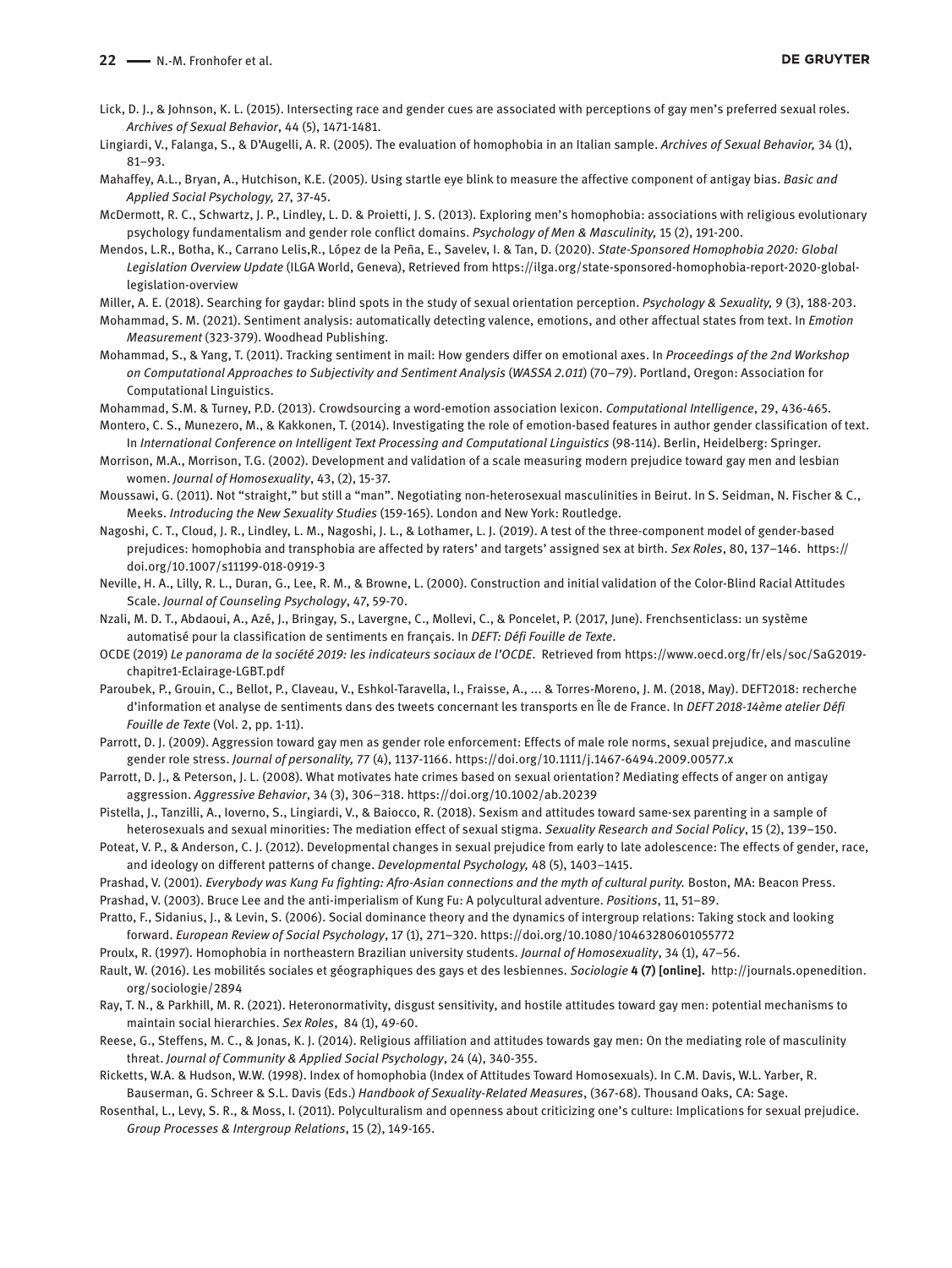- Rosser, B.R.S., Bockting, W.O., Ross, M.W., Miner, M.H. & Coleman, E. (2008). The relationship between homosexuality, internalized homonegativity, and mental health in men who have sex with men. *Journal of Homosexuality*, 55 (2), 185-203.
- Rudman, L. A., & Fairchild, K. (2004). Reactions to counterstereotypic behavior: the role of backlash in cultural stereotype maintenance. *Journal of Personality and Social Psychology*, 87 (2), 157–176.
- Rule, N. O., & Alaei, R. (2016). "Gaydar" the perception of sexual orientation from subtle cues. *Current Directions in Psychological Science*, 25 (6), 444-448.
- Ryan, C. S., Casas, J. F., & Thompson, B. K. (2010). Interethnic ideology, intergroup perceptions, and cultural orientation. Journal of Social Issues, 66, 29–44.

Ryan, C. S., Hunt, J. S., Weible, J. A., Peterson, C. R., & Casas, J. F. (2007). Multicultural and colorblind ideology, stereotypes, and ethnocentrism among Black and White Americans. *Group Processes & Intergroup Relations*, 10 (4), 617-637.

Rye, B.J., Meaney, G.J. (2010). Measuring homonegativity: a psychometric analysis. *Canadian Journal of Behavioural Science*, 42 (3), 158-67.

- Sakallı-Uğurlu, N. and Uğurlu, O. (2016). Predicting attitudes toward gay men with ambivalence toward men, questioning religion, and gender differences. *Sex Roles,* 74 (5-6), 195-205.
- Schiller, M., Lang, C., Schönwälder, K. *et al.* (2020). Vielfalt and diversité: how local actors in France and Germany evaluate immigration and socio-cultural heterogeneity. *Comparative Migration Studies,* 8, 48.<https://doi.org/10.1186/s40878-020-00205-1>
- Schwarz, N., & Clore, G. L. (1996). Feelings and phenomenal experiences. In E. T. Higgins & A. W. Kruglanski (Eds.), *Social Psychology: Handbook of Basic Principles* (433-465). New York: Guilford Press.
- Scull, N. C., & Mousa, K. (2017). A phenomenological study of identifying as lesbian, gay and bisexual in an Islamic country. *Sexuality & Culture*, 21 (4), 1215-1233.
- Sherkat, D.E., Powell-Williams, M., Maddox, G. & De Vries, K.M. (2011). Religion, politics, and support for same-sex marriage in the United States, 1988–2008. Social Science Research 40 (1), 167–180.
- Shields, S.A., Harriman, R.E. (1984). Fear of male homosexuality: cardiac responses of low and high homonegative males. *Journal of Homosexuality,* 10, 1-2, 53-67.
- Silge, J. & Robinson, D. (2017). *Textmining With R. A Tidy Approach*. Sebastopol, CA: O'Reilly Media, Inc.
- Simon, B. (2008). Einstellungen zur Homosexualität: Ausprägungen und psychologische Korrelate bei Jugendlichen ohne und mit Migrationshintergrund (ehemalige UdSSR und Türkei). *Zeitschrift für Entwicklungspsychologie und Pädagogische Psychologie*, *40*(2), 87-99.
- Simon, P. (2013). Contested citizenship in France: the republican politics of identity and integration. In A. Cola, S. Meunier, & V. Tiberj (Eds.), *Developments in French politics, Vol 5* (203–217). Basingstoke: Palgrave Macmillan.
- Siraj, A. (2006). *The Islamic concepts of masculinity and femininity.* Doctoral dissertation, University of Glasgow, United Kingdom.
- Sirin, S. R., McCreary, D. R., & Mahalik, J. R. (2004). Differential reactions to men and women's gender role transgressions: perceptions of social status, sexual orientation, and value dissimilarity. *The Journal of Men's Studies*, 12 (2), 119–132.
- Sleeter, C. E. (Ed.). (1991). *Empowerment through multicultural education*. Albany, NY: State University of New York Press.
- Smith, T.W., Son, J., Kim, J. (2014). *Public Attitudes toward Homosexuality and Gay Rights across Time and Countries*. NORC at the University of Chicago and The Williams Institute. Retrieved from <https://escholarship.org/content/qt4p93w90c/qt4p93w90c.pdf>
- Span, S. A., & Vidal, L. A. (2003). Cross-cultural differences in female university students' attitudes toward homosexuals: A preliminary study. *Psychological Reports*, 92 (2), 565–572.
- Steffens, M.C. (2005). Implicit and explicit attitudes towards lesbians and gay men. Journal of Homosexuality, 49 (2), 39-66.

Stollznow, K. (2020). *On the offensive: Prejudice in language past and present*. Cambridge: Cambridge University Press.

- Taboada, M., Brooke, J., Tofiloski, M., Voll, K., & Stede, M. (2011). Lexicon-based methods for sentiment analysis. *Computational linguistics*, *37* (2), 267-307.
- Takaki, R. (1993). *A different mirror: A history of multicultural America*. Boston, MA: Little, Brown.
- Taylor, D. M., & Raadt, J. S. 2021. Gay-and straight-sounding auditory cues elicit stereotyping about teaching effectiveness. *Journal of Research in Music Education*, 69 (1).<https://doi.org/10.1177/0022429420948229>
- Theodore, P. S., & Basow, S. A. (2000). Heterosexual masculinity and homophobia: a reaction to the self? *Journal of Homosexuality*, 40 (2), 31–48. https://doi.org/10.1300/J082v40n02\_03
- Thomas, E.F., McGarty,C., Spears,R., Livingstone,A.G., Platow,M.J., Lala,G. Mavor, K. (2020). 'That's not funny!' Standing up against disparaging humor. *Journal of Experimental Social Psychology,* 86 (103901).
- Tilcsik, A. (2011). Pride and prejudice: Employment discrimination against openly gay men in the United States. *American Journal of Sociology,* 117 (2), 586-626.
- Todd, A. R., & Galinsky, A. D. (2012). The reciprocal link between multiculturalism and perspective-taking: How ideological and selfregulatory approaches to managing diversity reinforce each other. *Journal of Experimental Social Psychology*, 48 (6), 1394-1398.
- Valentova, J. V., Rieger, G., Havlicek, J., Linsenmeier, J. A. W. & Bailey, J. M. (2011). Judgments of sexual orientation and masculinity femininity based on thin slices of behavior: a cross-cultural comparison, *Archives of Sexual Behavior*, 40 (6), 1145-1152.
- van den Akker, H., van der Ploeg, R., & Scheepers, P. (2013). Disapproval of homosexuality: comparative research on individual and national determinants of disapproval of homosexuality in 20 European countries. *International Journal of Public Opinion Research*, 25 (1), 64–86.
- van Leeuwen, F., Miton, H., Firat, R. B. & Boyer, P. (2016). Perception of Gay Men as Defectors and Commitment to Group Defense Predict Aggressive Homophobia. *Evolutionary Psychology*, 14 (3), 1-8.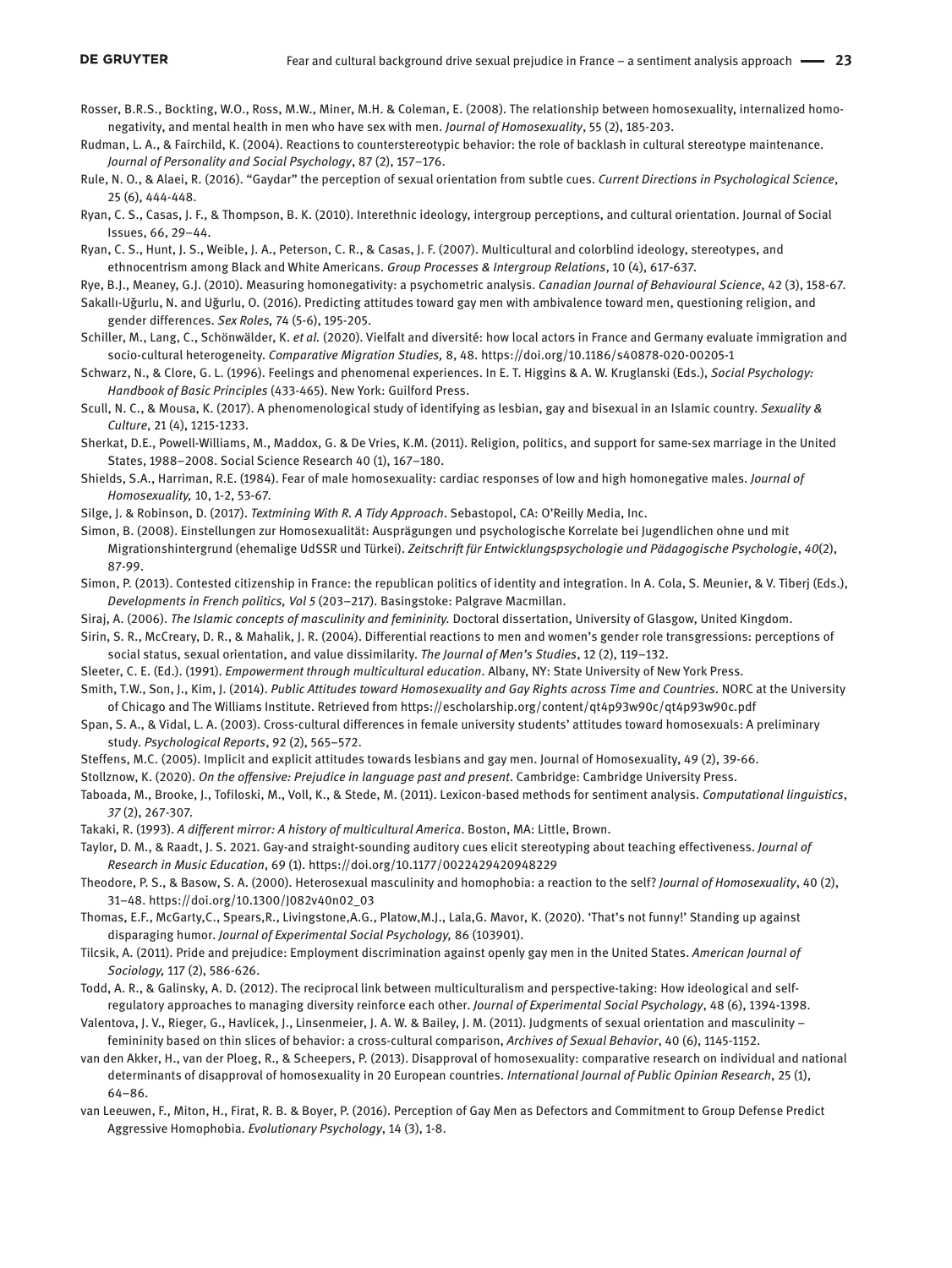- Vandello, J. A., Bosson, J. K., Cohen, D., Burnaford, R. M., & Weaver, J. R. (2008). Precarious manhood. J*ournal of Personality and Social Psychology*, 95 (6), 1325-1339.
- Verkuyten, M. & Yogeeswaran, K. (2020). Cultural diversity and its implications for intergroup relations. *Current Opinion in Psychology,* 32, 1-5.
- Vieira de Figueiredo, C., & Pereira, C. R. (2021). The effect of gender and male distinctiveness threat on prejudice against homosexuals. *Journal of Personality and Social Psychology.* Advance online publication. https://doi.org/10.1037/pspi0000269

Whillock, R. K., & Slayden, D. (1995). *Hate speech*. Thousand Oaks, CA: SAGE Publications.

Whitley, B.E. (1999). Right-wing authoritarianism, social dominance orientation, and prejudice. *Journal of Personality and Social Psychology*, 77 (1), 126.

- Whitley, B.E. (2001). Gender-role variables and attitudes toward homosexuality. *Sex Roles* 45, 691-721. [https://doi.](https://doi.org/10.1023/A:1015640318045) [org/10.1023/A:1015640318045](https://doi.org/10.1023/A:1015640318045)
- Whitley, B.E. (2009). Religiosity and attitudes toward lesbians and gay men: A meta-analysis. *International Journal for the Psychology of Religion,* 19 (1), 21–38.
- Whitley, B.E., & Ægisdóttir, S. (2000). The gender belief system, authoritarianism, social dominance orientation, and heterosexuals' attitudes toward lesbians and gay men. Sex Roles, 42 (11), 947–967.<https://doi.org/10.1023/A:1007026016001>

Wilcox, C., Norrander, B. (2002). Of moods and morals: the dynamics of opinion on abortion and gay rights. In B. Norrander & C. Wilcox (Eds.), *Understanding Public Opinion (*121-47), Washington, DC: CQ Press.

- Wolsko, C., Park, B., Judd, C. M., & Wittenbrink, B. (2000). Framing interethnic ideology: effects of multicultural and color-blind perspectives on judgments of groups and individuals. *Journal of Personality and Social Psychology*, 78 (4), 635.
- Yeck, A.T. & Anderson, V.N. (2019). Homosexuality as *Haram*: Relations among gender, contact, religiosity, and sexual prejudice in Muslim individuals. *Sex Roles* 81, 192-207. <https://doi.org/10.1007/s11199-018-0989-2>

Yep, G. A. (2003). The Violence of Heteronormativity in Communication Studies, *Journal of Homosexuality,* 45 (2-4), 11-59.

Yimam, S. M., de Castilho, R. E., Gurevych, I. & Biemann, C. (2014). Automatic annotation suggestions and custom annotation layers in webanno. *Proceedings of 52nd Annual Meeting of the Association for Computational Linguistics: System Demonstrations,* 91–96.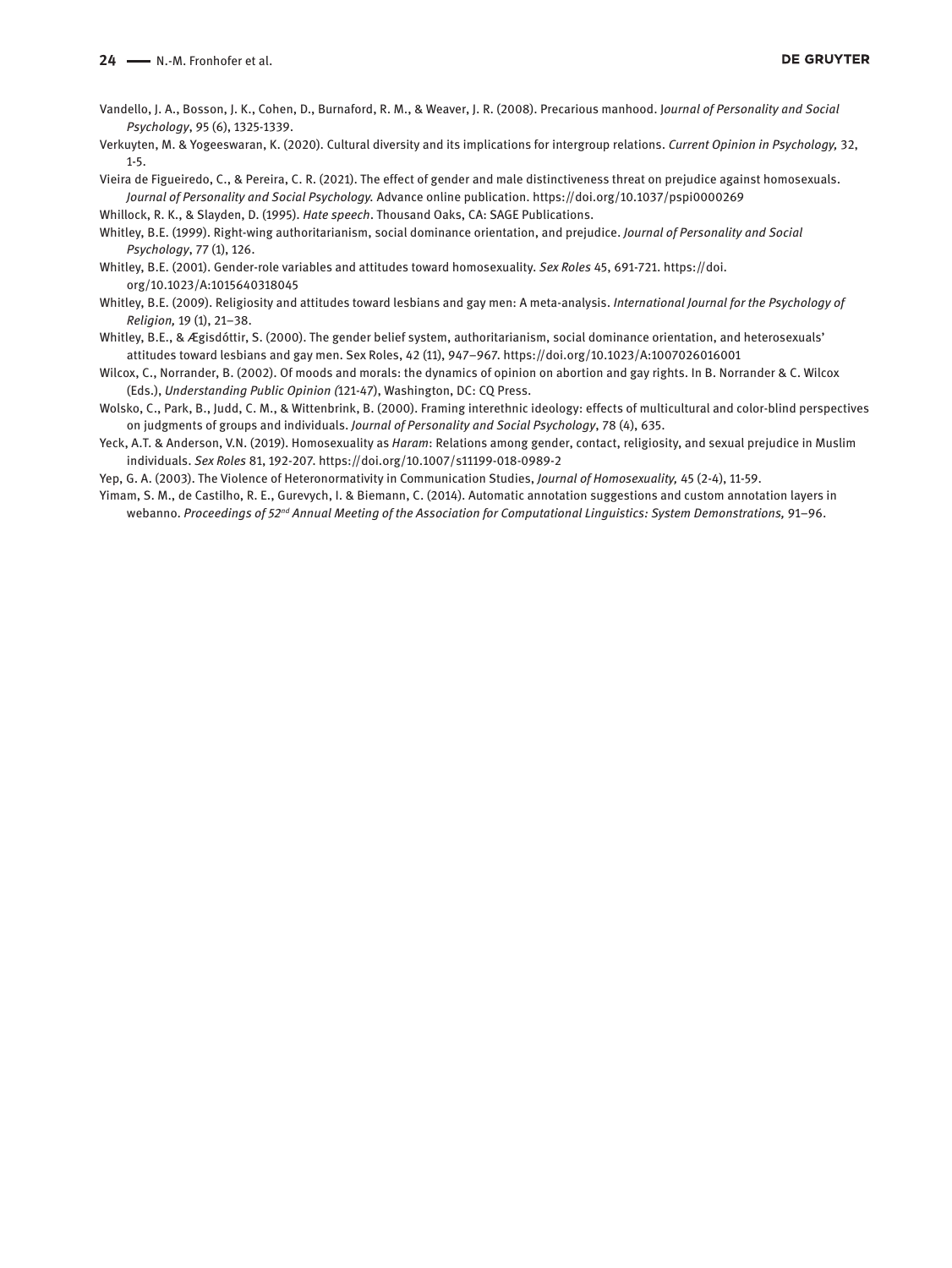# **Appendix**

**Table 1:** French-French negative polarity items.

| <b>NOUNS</b>              | victime, crétin, difficulté, manifestation, attentat, pédé, homophobie, tare, problème, rejet, réticent,<br>combat                                                                                                                   |
|---------------------------|--------------------------------------------------------------------------------------------------------------------------------------------------------------------------------------------------------------------------------------|
| ADJECTIVES<br>(& adverbs) | (c'est) dommage, mal, choqué, pas naturel, virulent, (pas) accepté, mauvais, difficile, triste, négatif,<br>(pas) d'accord, contre, frustrant, pas facile, compliqué, (pas) commun, moins bien, mal vu, condamné,<br>inégal, étrange |
| <b>VERBS</b>              | persécuter, détruire, marcher, choquer, rejeter, bannir, insulter, traiter, s'énerver, être contre, (trop)<br>s'afficher, condamner, cacher, oser, mettre au rebut, protester, aller à l'encontre, gêner                             |

**Table 2.** French-Maghrebian negative polarity items.

| <b>NOUNS</b>                     | truc, tiquer, menace, péché, (pas) plaisir, histoire, barrière, dégoût, nature, obstacle, crime, tabou,<br>insulte, origine, changement, réaction, perturbation, (pas) principes, problème, intolérance, gêne,<br>maladie, sujet, direction, manière, (pas) envie, exception, personne, rejet, isolement, souffrance, les-<br>bienne, bisexuelle, milieu, genre, choix, gens, trouble, distance, cause, liberté, fréquentation, parent,<br>développement, éducation, jeunesse, chose, prise en charge, anti-naturage, logique, péché, religion,<br>châtiment, psychologue, déséquilibre, catégorie                                                     |
|----------------------------------|--------------------------------------------------------------------------------------------------------------------------------------------------------------------------------------------------------------------------------------------------------------------------------------------------------------------------------------------------------------------------------------------------------------------------------------------------------------------------------------------------------------------------------------------------------------------------------------------------------------------------------------------------------|
| <b>ADJECTIVES</b><br>(& adverbs) | bizarre, (pas) habitué, surprenant, (pas bien) perçu, pas normal, homophobe, difficile, (pas) justifié,<br>(pas) accepté, grave, dégoûté, (pas) permis, (pas) toléré, tabou, (pas) fréquent, interdit, (il n'y a pas)<br>beaucoup, rare, (être) fait, mal vu, rejeté, stigmatisé, nouveau, contre (la nature), être gêné, développé,<br>exceptionnel, mal, contraire, pas courant, dommage, dehors, illicite, illogique, pas bien, dégoûté, pas<br>compréhensible, absent, malade, conçu, anormal, (contre la) relation (homme/ femme), (contre la)<br>biologie (humaine)                                                                              |
| <b>VERBS</b>                     | casser, perturber, avoir mal, déranger, (pas) devoir, pas entraver, dégoûter, critiquer, (pas) comprendre,<br>être contre, souffrir, quitter, (pas) aimer, (pas en) parler, (pas) être pour, cacher, (pas) montrer, (ne<br>pas) être à l'aise, (pas) tolérer, (pas) accepter, (pas) pratiquer, (pas) voir, être à contre-courant, affecter<br>quelqu'un, dépasser quelqu'un, éviter, détester, (pas avoir) envie, (pas) plaire, (pas) se faire, caution-<br>ner, porter, (ne pas) être (homosexuel), déranger, infecter, (pas) vouloir, gêner, agresser, violer, (pas y)<br>avoir (autant), chambouler, (pas) connaître, (pas) rencontrer, (pas) faire |

#### **Table 3.** French-French positive polarity items.

| <b>NOUNS</b> | câlin, amour, pote, copain, modernité, avancement, progrès, liberté, victoire, partage, baiser, énergie,<br>mystère, être aimé, amitié, bonheur, indifférence, ami, joie, sourire, temps, caresse, sexualité, ten-<br>dresse, célébrations, excitation, sensualité, délicatesse, simplicité, bisou, plaisir, euphorie, bonne<br>humeur, bien-être, satisfaction, beaucoup d'attention, soleil, corps, pureté, amour, acceptation, forme,<br>choix, vision, nature, attirance, vie, admiration, douceur, désir, amélioration, monnaie courante,<br>avancés, évolutions |
|--------------|-----------------------------------------------------------------------------------------------------------------------------------------------------------------------------------------------------------------------------------------------------------------------------------------------------------------------------------------------------------------------------------------------------------------------------------------------------------------------------------------------------------------------------------------------------------------------|
| ADJECTIVES   | heureux, amoureux, bon, normal, riche, amical, content, naturel, habitué, bien, attiré, souriant, agréa-<br>ble, joli, sensuel, tendre, doux, ouvert, rigolo, pur, sauvage, clair, fréquent, admis, accepté, prévisi-<br>onniste, ravi, beau, familier, normal, répandu, (voir) plus, tolérant, toléré, libre, progressé, curieux,<br>épanouies, plaisant, surprise, encré, juste, gay-friendly, banal, courant, assumé                                                                                                                                               |
| <b>VERBS</b> | s'embrasser, sourire, fêter, partager, avancer, être bien (ensemble), gagner, célébrer, apprécier, se tuer<br>(de rire), désirer, caresser, parler, mettre en avant, accepter, s'aimer, aimer, soutenir, donner, recevoir,<br>évoluer, respecter, être pour, être d'accord, valoir, accepter, (pas/aucun) soucis, reconnaître, favoriser,<br>entrer, être quotidien, avoir droit                                                                                                                                                                                      |